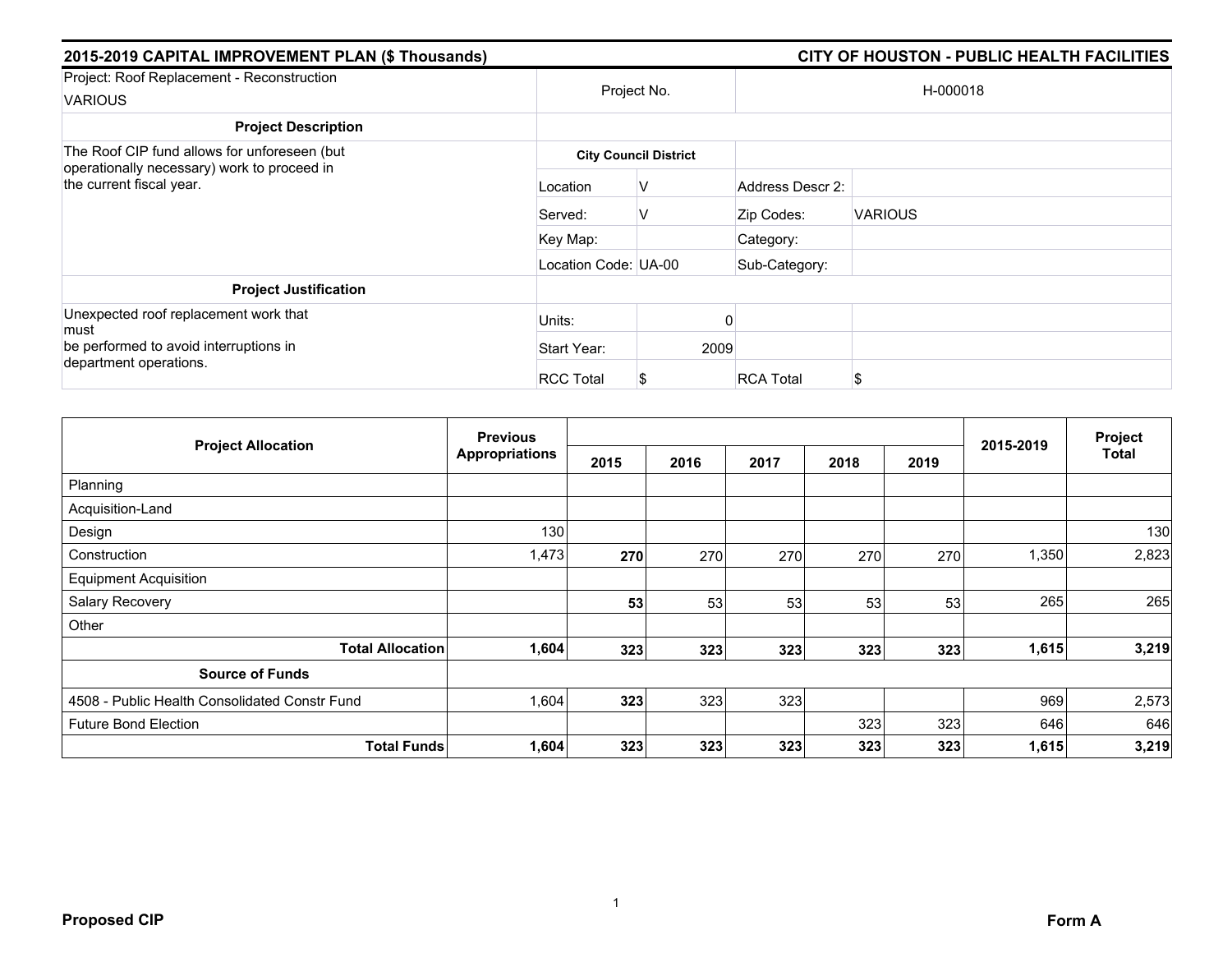| 2015-2019 CAPITAL IMPROVEMENT PLAN (\$ Thousands)                                                                                               |                      |                              | CITY OF HOUSTON - PUBLIC HEALTH FACILITIES |                |  |  |  |
|-------------------------------------------------------------------------------------------------------------------------------------------------|----------------------|------------------------------|--------------------------------------------|----------------|--|--|--|
| Project: HVAC & MEP Improvement Project<br><b>VARIOUS</b>                                                                                       | Project No.          |                              |                                            | H-000063       |  |  |  |
| <b>Project Description</b>                                                                                                                      |                      |                              |                                            |                |  |  |  |
| Equipment replacement work is sometimes necessary to keep facilities<br>operational, while awaiting approval for complete renovation of         |                      | <b>City Council District</b> |                                            |                |  |  |  |
| the facility. Equipment failures often arise without warning.<br>This fund allows work such as this to proceed in the current CIP<br>fund year. | Location             | ν                            | Address Descr 2:                           |                |  |  |  |
|                                                                                                                                                 | Served:              | W                            | Zip Codes:                                 | <b>VARIOUS</b> |  |  |  |
|                                                                                                                                                 | Key Map:             |                              | Category:                                  |                |  |  |  |
|                                                                                                                                                 | Location Code: UA-00 |                              | Sub-Category:                              |                |  |  |  |
| <b>Project Justification</b>                                                                                                                    |                      |                              |                                            |                |  |  |  |
| The HVAC and Equipment CIP fund is used toperform major<br>infrastructure equipmentreplacements that becomes necessary                          | Units:               |                              |                                            |                |  |  |  |
| priorto a planned facility renovation project. It isused to handle                                                                              | Start Year:          | 2009                         |                                            |                |  |  |  |
| unplanned but necessaryinfrastructure equipment repair<br>andreplacement work.                                                                  | <b>RCC Total</b>     |                              | <b>RCA Total</b>                           | \$             |  |  |  |

|                                                | <b>Previous</b>       |      |      |      | 2015-2019 | Project |       |              |
|------------------------------------------------|-----------------------|------|------|------|-----------|---------|-------|--------------|
| <b>Project Allocation</b>                      | <b>Appropriations</b> | 2015 | 2016 | 2017 | 2018      | 2019    |       | <b>Total</b> |
| Planning                                       |                       |      |      |      |           |         |       |              |
| Acquisition-Land                               |                       |      |      |      |           |         |       |              |
| Design                                         |                       |      |      |      |           |         |       |              |
| Construction                                   | 872                   | 200  | 200  | 200  | 200       | 200     | 1,000 | 1,872        |
| <b>Equipment Acquisition</b>                   |                       |      |      |      |           |         |       |              |
| Salary Recovery                                |                       | 53   | 53   | 53   | 53        | 53      | 265   | 265          |
| Other                                          |                       |      |      |      |           |         |       |              |
| <b>Total Allocation</b>                        | 872                   | 253  | 253  | 253  | 253       | 253     | 1,265 | 2,137        |
| <b>Source of Funds</b>                         |                       |      |      |      |           |         |       |              |
| 1800 - Equipment Acquisition Consolidated Fund |                       | 253  | 253  | 253  | 253       | 253     | 1,265 | 1,265        |
| 4508 - Public Health Consolidated Constr Fund  | 872                   |      |      |      |           |         |       | 872          |
| <b>Future Bond Election</b>                    |                       |      |      |      |           |         |       | $\mathbf 0$  |
| <b>Total Funds</b>                             | 872                   | 253  | 253  | 253  | 253       | 253     | 1,265 | 2,137        |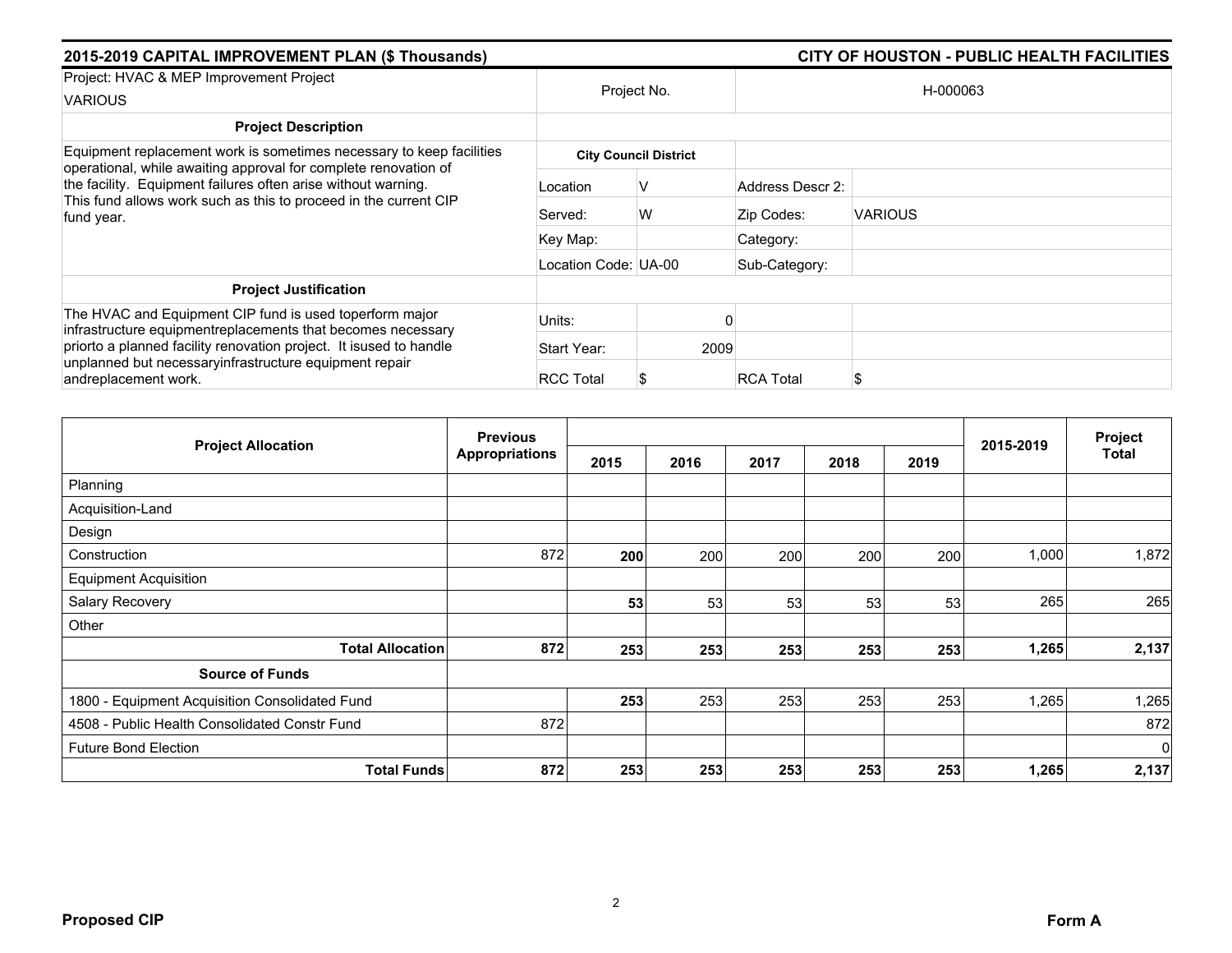| 2015-2019 CAPITAL IMPROVEMENT PLAN (\$ Thousands)                                                                                                |                      |                              |                  | CITY OF HOUSTON - PUBLIC HEALTH FACILITIES |
|--------------------------------------------------------------------------------------------------------------------------------------------------|----------------------|------------------------------|------------------|--------------------------------------------|
| Project: Crocket - Storage & Security Improvement<br>1818 CROCKET                                                                                |                      | Project No.                  |                  | H-000078                                   |
| <b>Project Description</b>                                                                                                                       |                      |                              |                  |                                            |
| Remove all interior diminishing walls;<br>Remove all flooring, patch and polish<br>concrete; install employee entry badge<br>reader.             |                      | <b>City Council District</b> |                  |                                            |
|                                                                                                                                                  | Location             | H                            | Address Descr 2: |                                            |
|                                                                                                                                                  | Served:              | W                            | Zip Codes:       | 77007                                      |
|                                                                                                                                                  | Key Map:             |                              | Category:        |                                            |
|                                                                                                                                                  | Location Code: UA-00 |                              | Sub-Category:    |                                            |
| <b>Project Justification</b>                                                                                                                     |                      |                              |                  |                                            |
| HDHHS utilizes this building for storage of<br>materials that require air conditioning. The                                                      | Units:               |                              |                  |                                            |
| security system currently consists only of an                                                                                                    | Start Year:          |                              |                  |                                            |
| intrusion detection system. The interior walls<br>of the building restrict full utilization of the<br>facility for pelletized materials storage. | <b>RCC Total</b>     | Ъ                            | <b>RCA Total</b> | S                                          |

| <b>Project Allocation</b>                     | <b>Previous</b>       |      |      |      |      | 2015-2019 | Project |              |
|-----------------------------------------------|-----------------------|------|------|------|------|-----------|---------|--------------|
|                                               | <b>Appropriations</b> | 2015 | 2016 | 2017 | 2018 | 2019      |         | <b>Total</b> |
| Planning                                      |                       |      |      |      |      |           |         |              |
| Acquisition-Land                              |                       |      |      |      |      |           |         |              |
| Design                                        |                       |      |      | 14   |      |           | 14      | 14           |
| Construction                                  |                       |      |      | 123  |      |           | 123     | 123          |
| <b>Equipment Acquisition</b>                  |                       |      |      |      |      |           |         |              |
| Salary Recovery                               |                       |      |      | 21   |      |           | 21      | 21           |
| Other                                         |                       |      |      |      |      |           |         |              |
| <b>Total Allocation</b>                       |                       |      |      | 158  |      |           | 158     | 158          |
| <b>Source of Funds</b>                        |                       |      |      |      |      |           |         |              |
| 4508 - Public Health Consolidated Constr Fund |                       |      |      | 158  |      |           | 158     | 158          |
| <b>Future Bond Election</b>                   |                       |      |      |      |      |           |         | $\mathbf 0$  |
| <b>Total Funds</b>                            |                       |      |      | 158  |      |           | 158     | 158          |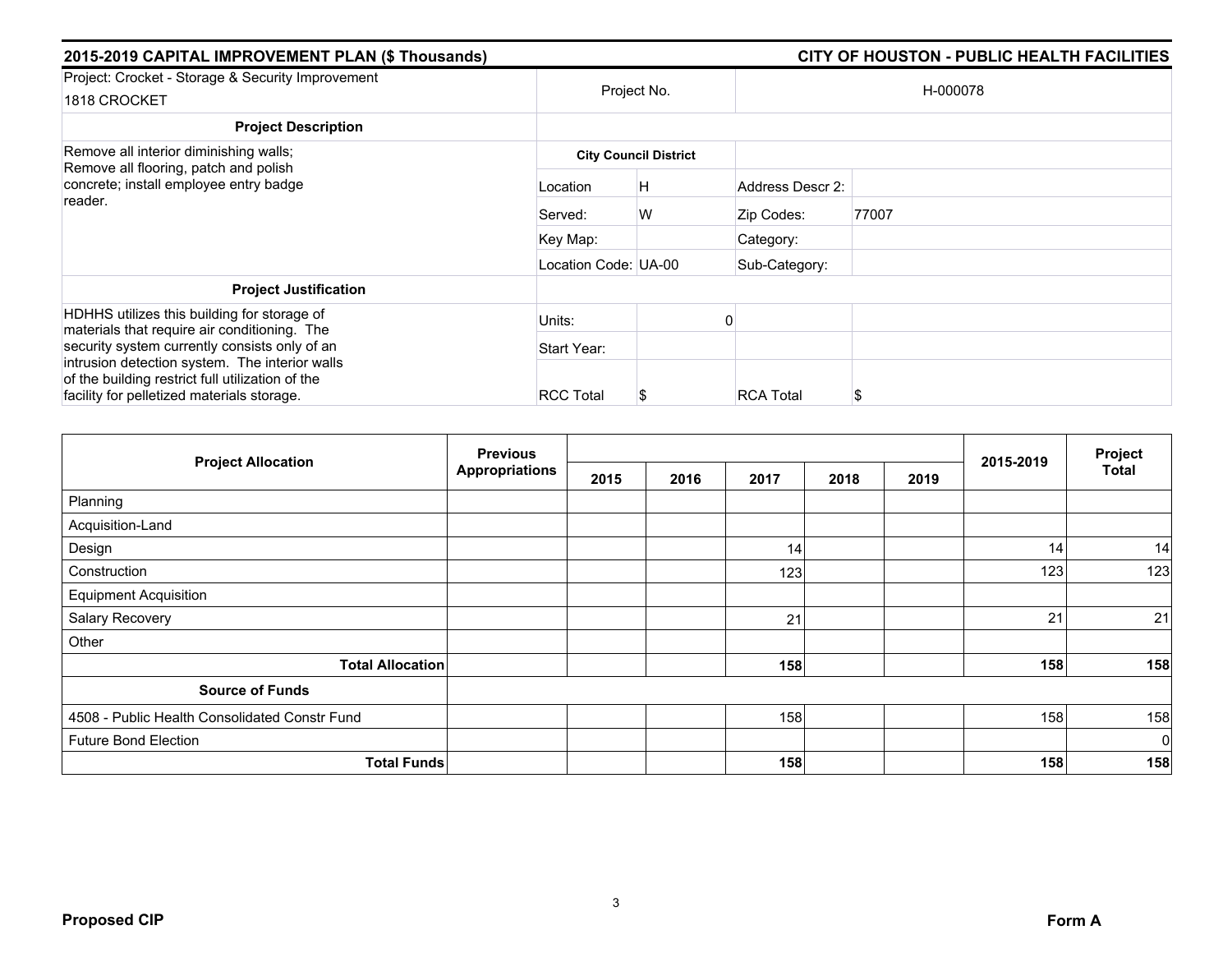| 2015-2019 CAPITAL IMPROVEMENT PLAN (\$ Thousands)                                                                                                                                                          |                      |                              |                  | CITY OF HOUSTON - PUBLIC HEALTH FACILITIES |
|------------------------------------------------------------------------------------------------------------------------------------------------------------------------------------------------------------|----------------------|------------------------------|------------------|--------------------------------------------|
| Project: Generators for Immunization Refrigerator<br><b>VARIOUS</b>                                                                                                                                        | Project No.          |                              |                  | H-000079                                   |
| <b>Project Description</b>                                                                                                                                                                                 |                      |                              |                  |                                            |
| Install gas-powered 10 KW generators to provide backup power to                                                                                                                                            |                      | <b>City Council District</b> |                  |                                            |
| immunizations refrigerators and freezers.                                                                                                                                                                  | Location             | V                            | Address Descr 2: |                                            |
|                                                                                                                                                                                                            | Served:              | W                            | Zip Codes:       | <b>VARIOUS</b>                             |
|                                                                                                                                                                                                            | Key Map:             |                              | Category:        |                                            |
|                                                                                                                                                                                                            | Location Code: UA-00 |                              | Sub-Category:    |                                            |
| <b>Project Justification</b>                                                                                                                                                                               |                      |                              |                  |                                            |
| Immunizations refrigerators and freezers store medications valued in<br>the hundreds of thousands of dollars. The refrigeration units do<br>not currently have a source of backup power, in the event of a | Units:               |                              |                  |                                            |
|                                                                                                                                                                                                            | Start Year:          |                              |                  |                                            |
| prolonged electrical outage.                                                                                                                                                                               | <b>RCC Total</b>     | \$                           | <b>RCA Total</b> | \$.                                        |

| <b>Project Allocation</b>                      | <b>Previous</b>       |      |      |      | 2015-2019 | Project |     |              |
|------------------------------------------------|-----------------------|------|------|------|-----------|---------|-----|--------------|
|                                                | <b>Appropriations</b> | 2015 | 2016 | 2017 | 2018      | 2019    |     | <b>Total</b> |
| Planning                                       |                       |      |      |      |           |         |     |              |
| Acquisition-Land                               |                       |      |      |      |           |         |     |              |
| Design                                         |                       |      |      | 20   |           |         | 20  | 20           |
| Construction                                   |                       |      |      | 102  |           |         | 102 | 102          |
| <b>Equipment Acquisition</b>                   |                       |      |      |      |           |         |     |              |
| Salary Recovery                                |                       |      |      | 18   |           |         | 18  | 18           |
| Other                                          |                       |      |      |      |           |         |     |              |
| <b>Total Allocation</b>                        |                       |      |      | 140  |           |         | 140 | 140          |
| <b>Source of Funds</b>                         |                       |      |      |      |           |         |     |              |
| 1800 - Equipment Acquisition Consolidated Fund |                       |      |      | 140  |           |         | 140 | 140          |
|                                                | <b>Total Funds</b>    |      |      | 140  |           |         | 140 | 140          |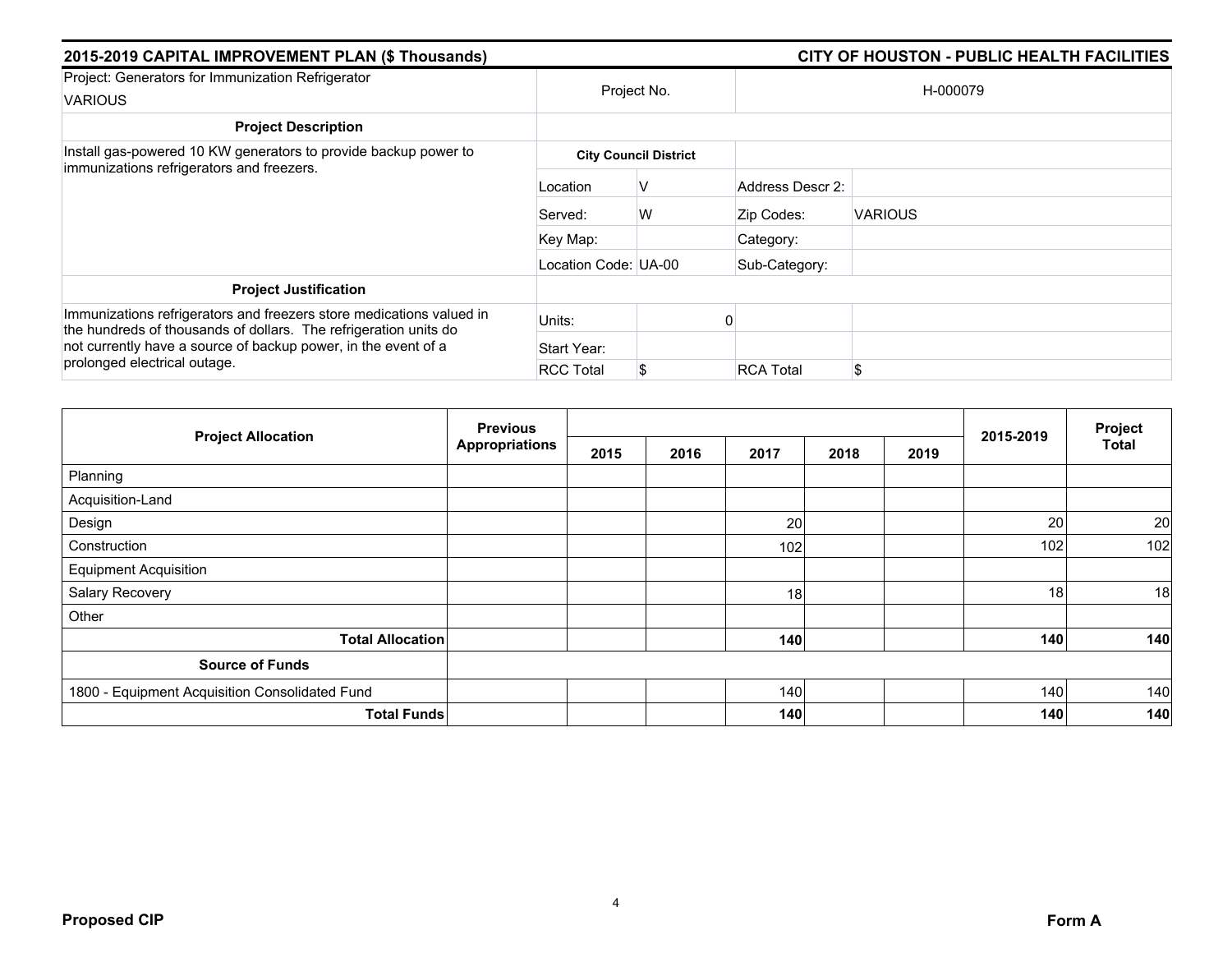| 2015-2019 CAPITAL IMPROVEMENT PLAN (\$ Thousands)                                                                                                                                                                                                 |                      |                              |                  | CITY OF HOUSTON - PUBLIC HEALTH FACILITIES |  |  |
|---------------------------------------------------------------------------------------------------------------------------------------------------------------------------------------------------------------------------------------------------|----------------------|------------------------------|------------------|--------------------------------------------|--|--|
| Project: SW MSC-Interior, Security, IT Upgrades                                                                                                                                                                                                   |                      |                              |                  |                                            |  |  |
| 6400 HIGH STAR                                                                                                                                                                                                                                    | Project No.          |                              | H-000080         |                                            |  |  |
| <b>Project Description</b>                                                                                                                                                                                                                        |                      |                              |                  |                                            |  |  |
| Repair damaged drywall and repaint interior; replace damaged                                                                                                                                                                                      |                      | <b>City Council District</b> |                  |                                            |  |  |
| auditorium retractable partition; upgrade auditorium sound system;<br>install automatic employee entry gate, door entry badge readers<br>and additional security cameras. Install vent fan for senior's area<br>kitchen stove (code requirement). | Location             |                              | Address Descr 2: |                                            |  |  |
|                                                                                                                                                                                                                                                   | Served:              | V                            | Zip Codes:       | 77074                                      |  |  |
|                                                                                                                                                                                                                                                   | Key Map:             |                              | Category:        |                                            |  |  |
|                                                                                                                                                                                                                                                   | Location Code: UA-00 |                              | Sub-Category:    |                                            |  |  |
| <b>Project Justification</b>                                                                                                                                                                                                                      |                      |                              |                  |                                            |  |  |
| Finishes on the interior of building are aged, making the facility<br>less appealing for constituent utilization. Security system                                                                                                                 | Units:               |                              |                  |                                            |  |  |
| includes only intrusion detection system and limited exterior                                                                                                                                                                                     | Start Year:          |                              |                  |                                            |  |  |
| cameras; employee badge entry devices and additional security<br>cameras are needed to better protect city assets, visitors and                                                                                                                   |                      |                              |                  |                                            |  |  |
| employees.                                                                                                                                                                                                                                        | <b>RCC Total</b>     | S                            | <b>RCA Total</b> |                                            |  |  |

| <b>Project Allocation</b>    | <b>Previous</b>       |      |      |      |      |      |           |              |  |
|------------------------------|-----------------------|------|------|------|------|------|-----------|--------------|--|
|                              | <b>Appropriations</b> | 2015 | 2016 | 2017 | 2018 | 2019 | 2015-2019 | <b>Total</b> |  |
| Planning                     |                       |      |      |      |      |      |           |              |  |
| Acquisition-Land             |                       |      |      |      |      |      |           |              |  |
| Design                       |                       |      |      |      | 52   |      | 52        | 52           |  |
| Construction                 |                       |      |      |      | 415  |      | 415       | 415          |  |
| <b>Equipment Acquisition</b> |                       |      |      |      |      |      |           |              |  |
| Salary Recovery              |                       |      |      |      | 25   |      | 25        | 25           |  |
| Other                        |                       |      |      |      | 8    |      | 8         | 8            |  |
| <b>Total Allocation</b>      |                       |      |      |      | 500  |      | 500       | 500          |  |
| <b>Source of Funds</b>       |                       |      |      |      |      |      |           |              |  |
| <b>Future Bond Election</b>  |                       |      |      |      | 500  |      | 500       | 500          |  |
| <b>Total Funds</b>           |                       |      |      |      | 500  |      | 500       | 500          |  |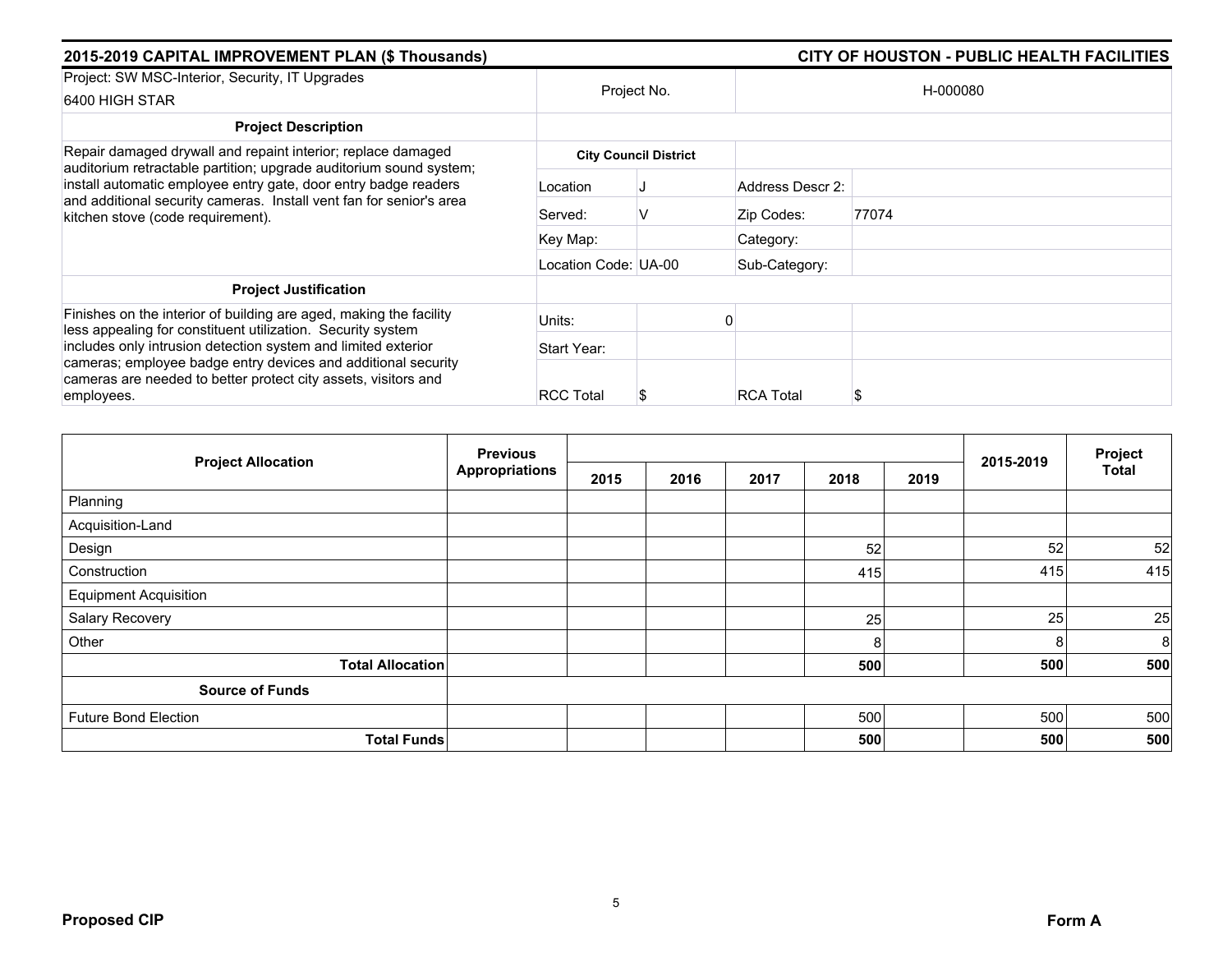| 2015-2019 CAPITAL IMPROVEMENT PLAN (\$ Thousands)                                                                                                                                                |                      | CITY OF HOUSTON - PUBLIC HEALTH FACILITIES |                  |          |  |  |
|--------------------------------------------------------------------------------------------------------------------------------------------------------------------------------------------------|----------------------|--------------------------------------------|------------------|----------|--|--|
| Project: Lyons Health Center - Site Work<br>5602 LYONS AVENUE                                                                                                                                    |                      | Project No.                                |                  | H-000082 |  |  |
| <b>Project Description</b>                                                                                                                                                                       |                      |                                            |                  |          |  |  |
| Resurface south parking lot and restripe all parking lots. Replace                                                                                                                               |                      | <b>City Council District</b>               |                  |          |  |  |
| damaged sections of perimeter sidewalks. Replace damaged chain<br>link fencing and gates.                                                                                                        | Location             | B                                          | Address Descr 2: |          |  |  |
|                                                                                                                                                                                                  | Served:              | V                                          | Zip Codes:       | 77020    |  |  |
|                                                                                                                                                                                                  | Key Map:             |                                            | Category:        |          |  |  |
|                                                                                                                                                                                                  | Location Code: UA-00 |                                            | Sub-Category:    |          |  |  |
| <b>Project Justification</b>                                                                                                                                                                     |                      |                                            |                  |          |  |  |
| The south asphalt parking lot holds water and asphalt is<br>deteriorated. The sidewalks surrounding the site are deteriorated<br>and pose a safety hazard to pedestrians. The chain link fencing | Units:               |                                            |                  |          |  |  |
|                                                                                                                                                                                                  | Start Year:          |                                            |                  |          |  |  |
| is beyond it's expected life and is in disrepair.                                                                                                                                                | <b>RCC Total</b>     | S.                                         | <b>RCA Total</b> | \$       |  |  |

|                              | <b>Previous</b>       |      |      |      |      | 2015-2019 |     | Project |
|------------------------------|-----------------------|------|------|------|------|-----------|-----|---------|
| <b>Project Allocation</b>    | <b>Appropriations</b> | 2015 | 2016 | 2017 | 2018 | 2019      |     | Total   |
| Planning                     |                       |      |      |      |      |           |     |         |
| Acquisition-Land             |                       |      |      |      |      |           |     |         |
| Design                       |                       |      |      |      | 24   |           | 24  | 24      |
| Construction                 |                       |      |      |      | 293  |           | 293 | 293     |
| <b>Equipment Acquisition</b> |                       |      |      |      |      |           |     |         |
| Salary Recovery              |                       |      |      |      | 34   |           | 34  | 34      |
| Other                        |                       |      |      |      |      |           |     |         |
| <b>Total Allocation</b>      |                       |      |      |      | 350  |           | 350 | 350     |
| <b>Source of Funds</b>       |                       |      |      |      |      |           |     |         |
| <b>Future Bond Election</b>  |                       |      |      |      | 350  |           | 350 | 350     |
| <b>Total Funds</b>           |                       |      |      |      | 350  |           | 350 | 350     |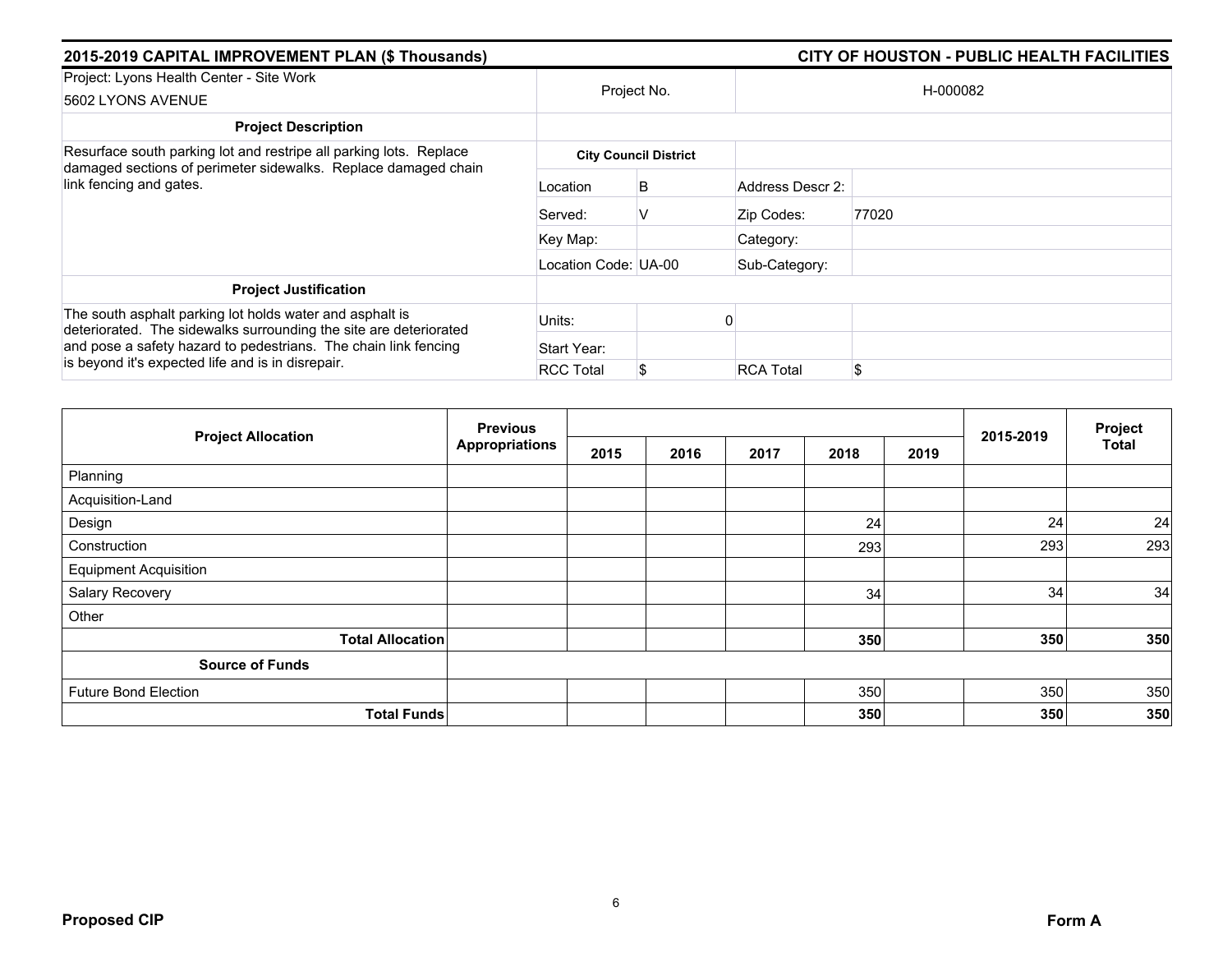| 2015-2019 CAPITAL IMPROVEMENT PLAN (\$ Thousands)                                                                            |                      | CITY OF HOUSTON - PUBLIC HEALTH FACILITIES |                  |          |  |  |
|------------------------------------------------------------------------------------------------------------------------------|----------------------|--------------------------------------------|------------------|----------|--|--|
| Project: Transfer Switches & Generators<br>VARIOUS LOCATIONS                                                                 |                      | Project No.                                |                  | H-000083 |  |  |
| <b>Project Description</b>                                                                                                   |                      |                                            |                  |          |  |  |
| Install generator quick connections and manual transfer switches at<br>20 HDHHS facilities.                                  |                      | <b>City Council District</b>               |                  |          |  |  |
|                                                                                                                              | Location             | v                                          | Address Descr 2: |          |  |  |
|                                                                                                                              | Served:              | W                                          | Zip Codes:       |          |  |  |
|                                                                                                                              | Key Map:             |                                            | Category:        |          |  |  |
|                                                                                                                              | Location Code: UA-00 |                                            | Sub-Category:    |          |  |  |
| <b>Project Justification</b>                                                                                                 |                      |                                            |                  |          |  |  |
| Most HDHHS facilities do not have transfer switches or quick<br>connections installed to allow for the rapid connection of a | Units:               |                                            |                  |          |  |  |
| generator to power the building in the event of an extended                                                                  | Start Year:          |                                            |                  |          |  |  |
| power outage.                                                                                                                | <b>RCC Total</b>     | S                                          | <b>RCA Total</b> | \$       |  |  |

|                                                | <b>Previous</b>       |      | 2015-2019 | Project |      |      |     |              |
|------------------------------------------------|-----------------------|------|-----------|---------|------|------|-----|--------------|
| <b>Project Allocation</b>                      | <b>Appropriations</b> | 2015 | 2016      | 2017    | 2018 | 2019 |     | <b>Total</b> |
| Planning                                       |                       |      |           |         |      |      |     |              |
| Acquisition-Land                               |                       |      |           |         |      |      |     |              |
| Design                                         |                       |      |           | 34      |      |      | 34  | 34           |
| Construction                                   |                       |      |           | 288     |      |      | 288 | 288          |
| <b>Equipment Acquisition</b>                   |                       |      |           |         |      |      |     |              |
| Salary Recovery                                |                       |      |           | 48      |      |      | 48  | 48           |
| Other                                          |                       |      |           |         |      |      |     |              |
| <b>Total Allocation</b>                        |                       |      |           | 370     |      |      | 370 | 370          |
| <b>Source of Funds</b>                         |                       |      |           |         |      |      |     |              |
| 1800 - Equipment Acquisition Consolidated Fund |                       |      |           | 370     |      |      | 370 | 370          |
| <b>Total Funds</b>                             |                       |      |           | 370     |      |      | 370 | 370          |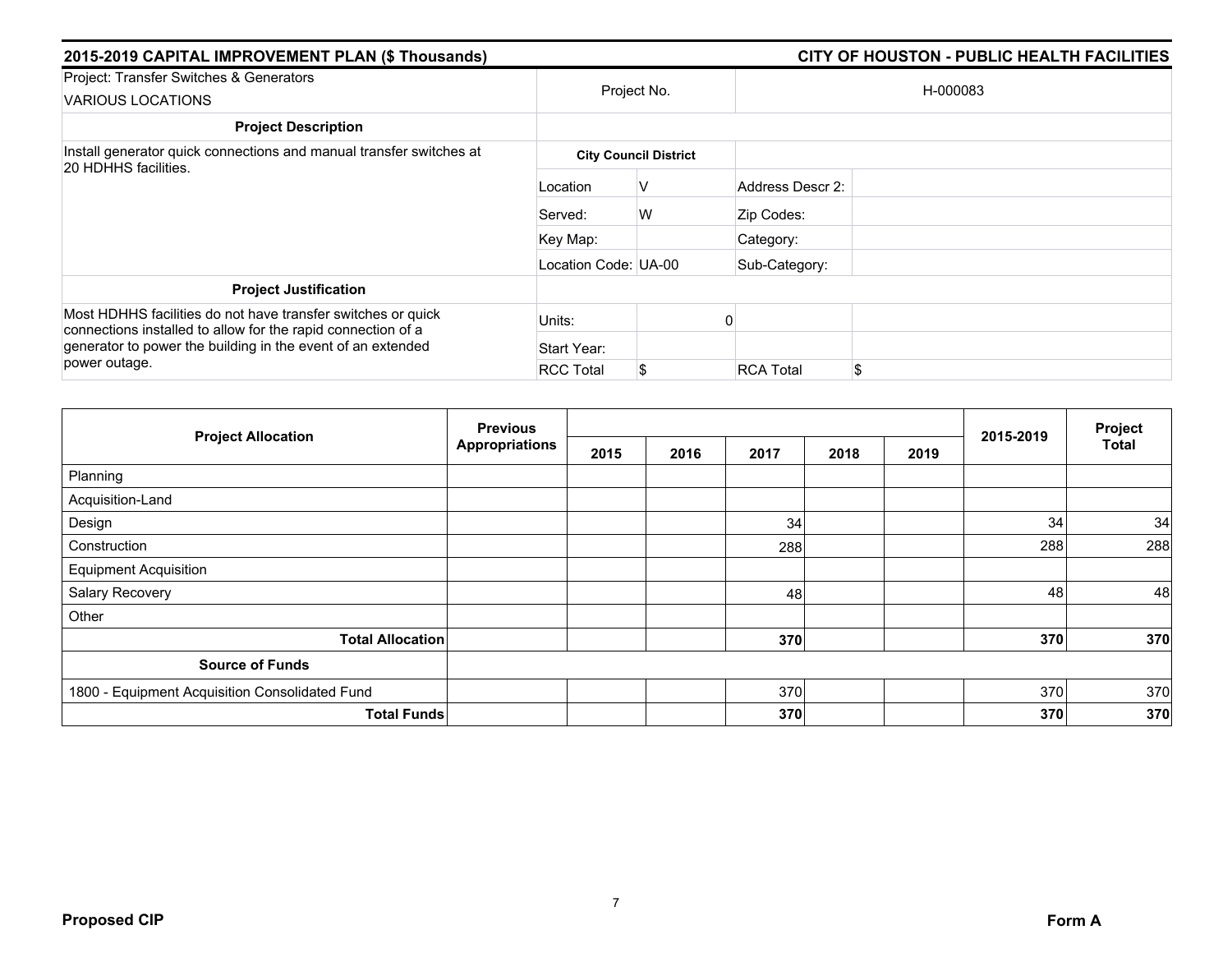| 2015-2019 CAPITAL IMPROVEMENT PLAN (\$ Thousands)                                                                                                                                                           |                      | CITY OF HOUSTON - PUBLIC HEALTH FACILITIES |                  |          |  |  |
|-------------------------------------------------------------------------------------------------------------------------------------------------------------------------------------------------------------|----------------------|--------------------------------------------|------------------|----------|--|--|
| Project: NE MSC-HVAC, Hardware, Security, IT<br>9720 SPAULDING                                                                                                                                              |                      | Project No.                                |                  | H-000084 |  |  |
| <b>Project Description</b>                                                                                                                                                                                  |                      |                                            |                  |          |  |  |
| Replace kick stand devices with door closers that include a                                                                                                                                                 |                      | <b>City Council District</b>               |                  |          |  |  |
| hold-open arm; repaint site fencing and parking striping and install<br>badge reader automatic entry gate and door devices; add a security<br>camera system. Add additional fire sprinkler system coverage. | Location             | B                                          | Address Descr 2: |          |  |  |
|                                                                                                                                                                                                             | Served:              | V                                          | Zip Codes:       | 77016    |  |  |
|                                                                                                                                                                                                             | Key Map:             |                                            | Category:        |          |  |  |
|                                                                                                                                                                                                             | Location Code: UA-00 |                                            | Sub-Category:    |          |  |  |
| <b>Project Justification</b>                                                                                                                                                                                |                      |                                            |                  |          |  |  |
| Door hold-open devices are kick-stand type which do not function<br>properly. Security system currently provides only intrusion                                                                             | Units:               |                                            |                  |          |  |  |
| detection. The fences and parking striping need repainting.                                                                                                                                                 | Start Year:          |                                            |                  |          |  |  |
|                                                                                                                                                                                                             | <b>RCC Total</b>     |                                            | <b>RCA Total</b> | \$       |  |  |

|                                                | <b>Previous</b>       |      |      |      |      |      |           | Project        |
|------------------------------------------------|-----------------------|------|------|------|------|------|-----------|----------------|
| <b>Project Allocation</b>                      | <b>Appropriations</b> | 2015 | 2016 | 2017 | 2018 | 2019 | 2015-2019 | Total          |
| Planning                                       |                       |      |      |      |      |      |           |                |
| Acquisition-Land                               |                       |      |      |      |      |      |           |                |
| Design                                         |                       |      |      |      | 45   |      | 45        | 45             |
| Construction                                   |                       |      |      |      | 310  |      | 310       | 310            |
| <b>Equipment Acquisition</b>                   |                       |      |      |      |      |      |           |                |
| Salary Recovery                                |                       |      |      |      | 22   |      | 22        | 22             |
| Other                                          |                       |      |      |      |      |      |           |                |
| <b>Total Allocation</b>                        |                       |      |      |      | 377  |      | 377       | 377            |
| <b>Source of Funds</b>                         |                       |      |      |      |      |      |           |                |
| 1800 - Equipment Acquisition Consolidated Fund |                       |      |      |      |      |      |           | $\overline{0}$ |
| <b>Future Bond Election</b>                    |                       |      |      |      | 377  |      | 377       | 377            |
| <b>Total Funds</b>                             |                       |      |      |      | 377  |      | 377       | 377            |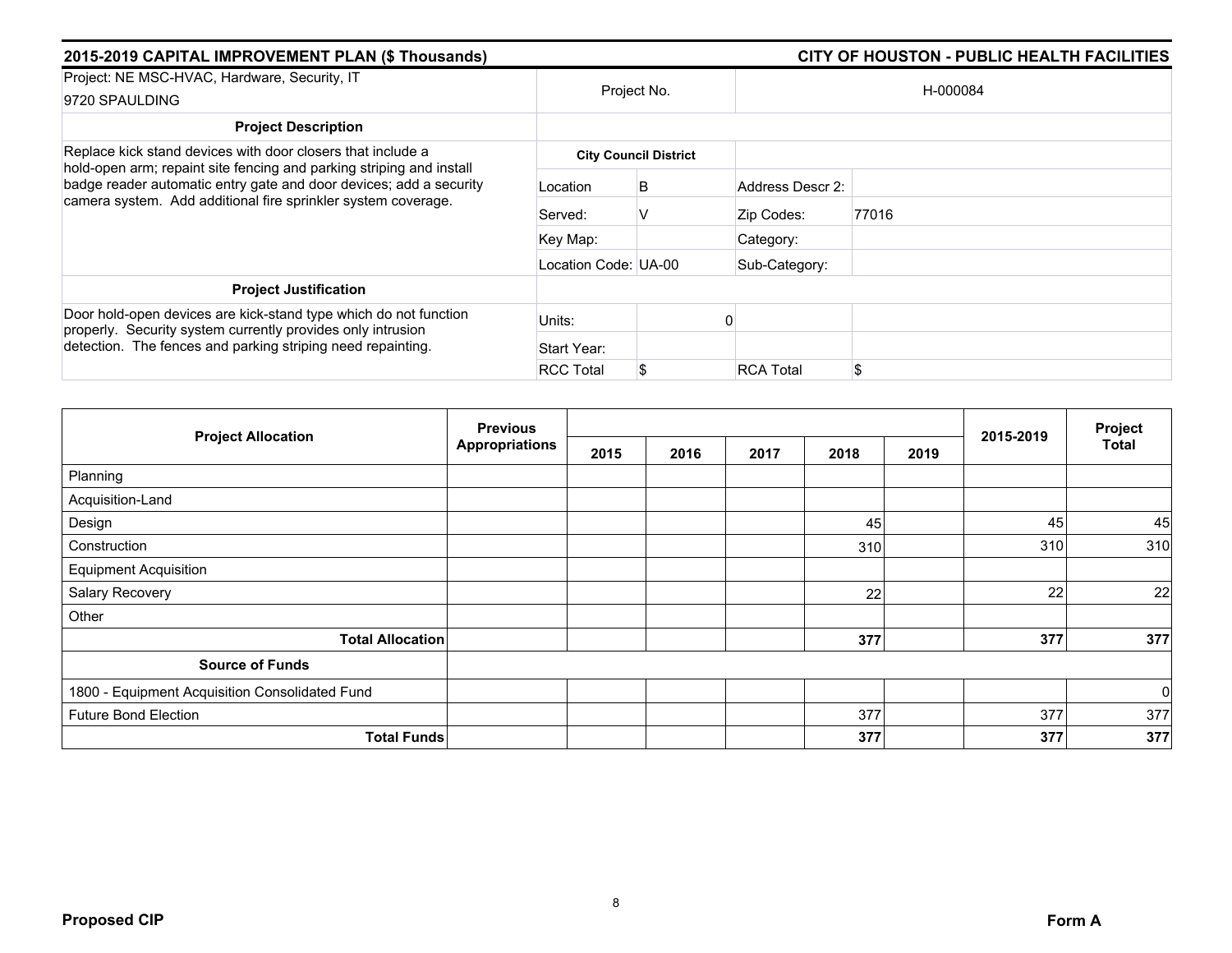| 2015-2019 CAPITAL IMPROVEMENT PLAN (\$ Thousands)                                                                                      |                      | CITY OF HOUSTON - PUBLIC HEALTH FACILITIES |                  |          |  |  |
|----------------------------------------------------------------------------------------------------------------------------------------|----------------------|--------------------------------------------|------------------|----------|--|--|
| Project: Acres Homes MSC-Green Space<br>6719 W MONTGOMERY                                                                              | Project No.          |                                            |                  | H-000085 |  |  |
| <b>Project Description</b>                                                                                                             |                      |                                            |                  |          |  |  |
| HDHHS recently acquired two lots adjacent to the Acres Homes<br>Multi-service Center. The intent is to clear and landscape that        |                      | <b>City Council District</b>               |                  |          |  |  |
| property, then install a new community garden, exercise equipment,<br>a walking trail and picnic tables and benches.                   | Location             | B                                          | Address Descr 2: |          |  |  |
|                                                                                                                                        | Served:              | v                                          | Zip Codes:       | 77091    |  |  |
|                                                                                                                                        | Key Map:             |                                            | Category:        |          |  |  |
|                                                                                                                                        | Location Code: UA-00 |                                            | Sub-Category:    |          |  |  |
| <b>Project Justification</b>                                                                                                           |                      |                                            |                  |          |  |  |
| The Acres Homes area has few attractive green spaces where<br>constituents can walk, relax, exercise and enjoy the outdoors.           | Units:               |                                            |                  |          |  |  |
| Installation of a community garden in this space will provide                                                                          | Start Year:          |                                            |                  |          |  |  |
| access to healthy fruits and vegetables to the neighborhood and will<br>teach area residents how to properly manage their own gardens. | <b>RCC Total</b>     |                                            | <b>RCA Total</b> | \$       |  |  |

|                              | <b>Previous</b>       |      |      |      |      |      | 2015-2019 | Project |
|------------------------------|-----------------------|------|------|------|------|------|-----------|---------|
| <b>Project Allocation</b>    | <b>Appropriations</b> | 2015 | 2016 | 2017 | 2018 | 2019 |           | Total   |
| Planning                     |                       |      |      |      |      |      |           |         |
| Acquisition-Land             |                       |      |      |      |      |      |           |         |
| Design                       |                       |      |      |      | 18   |      | 18        | 18      |
| Construction                 |                       |      |      |      | 175  |      | 175       | 175     |
| <b>Equipment Acquisition</b> |                       |      |      |      |      |      |           |         |
| Salary Recovery              |                       |      |      |      | g    |      | 9         | 9       |
| Other                        |                       |      |      |      |      |      |           |         |
| <b>Total Allocation</b>      |                       |      |      |      | 201  |      | 201       | 201     |
| <b>Source of Funds</b>       |                       |      |      |      |      |      |           |         |
| <b>Future Bond Election</b>  |                       |      |      |      | 201  |      | 201       | 201     |
| <b>Total Funds</b>           |                       |      |      |      | 201  |      | 201       | 201     |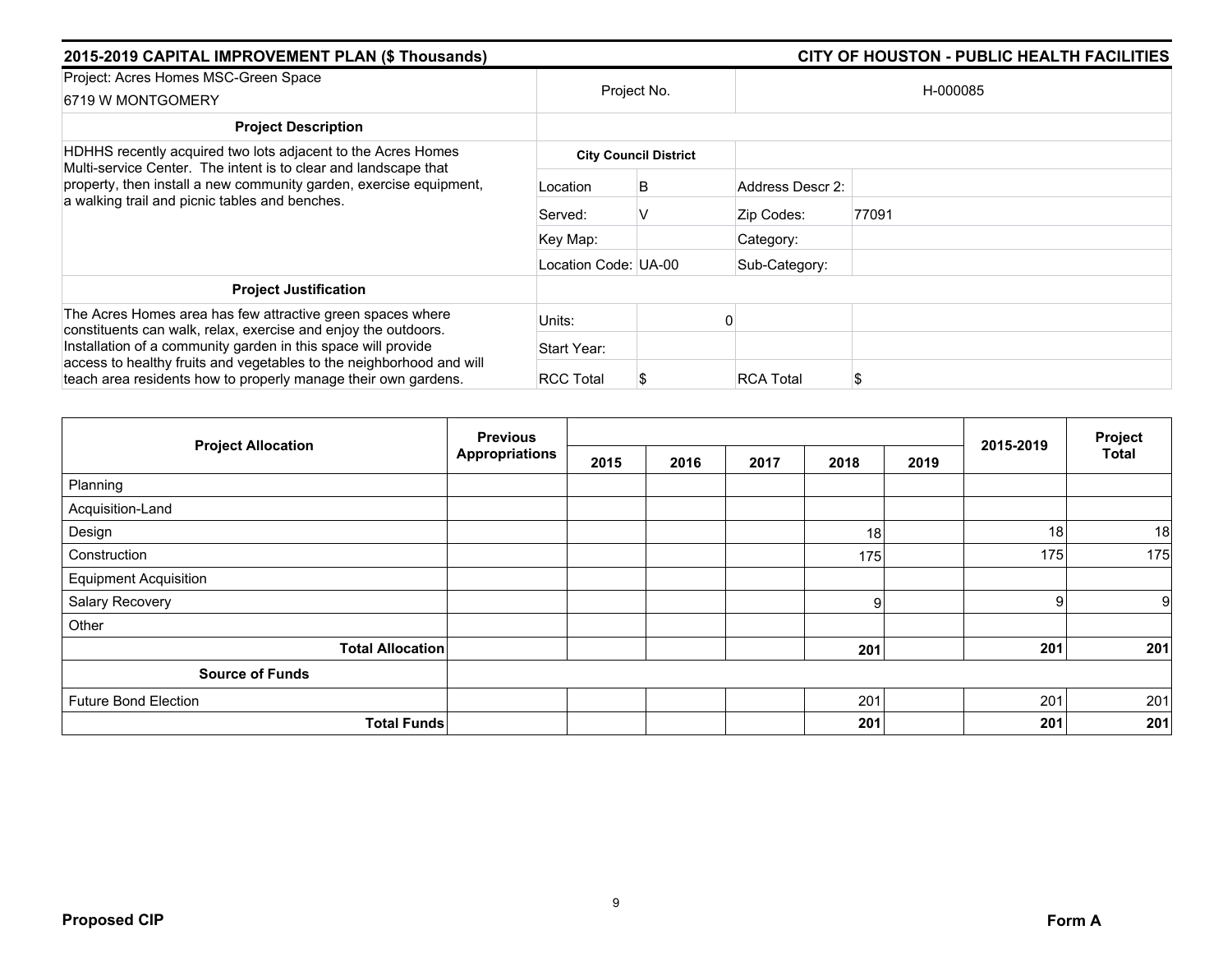| 2015-2019 CAPITAL IMPROVEMENT PLAN (\$ Thousands)                                                                                                                                                                                                                                             |                      |                              |                  | CITY OF HOUSTON - PUBLIC HEALTH FACILITIES |
|-----------------------------------------------------------------------------------------------------------------------------------------------------------------------------------------------------------------------------------------------------------------------------------------------|----------------------|------------------------------|------------------|--------------------------------------------|
| Project: Kashmere MSC-Int./Ext., Sec. & Sidewalks<br>4802 LOCKWOOD DRIVE                                                                                                                                                                                                                      |                      | Project No.                  |                  | H-000086                                   |
| <b>Project Description</b>                                                                                                                                                                                                                                                                    |                      |                              |                  |                                            |
| Repair damaged drywall and repaint interior; replace aged storefront                                                                                                                                                                                                                          |                      | <b>City Council District</b> |                  |                                            |
| and metal doors; power wash exterior of the building; remove<br>dangerous asphalt pathway outside of the perimeter fence and resod<br>that area; replace damaged sidewalks; repaint metal fence; restripe<br>parking lot; install automatic employee entry gate, door entry badge<br>readers. | Location             | В                            | Address Descr 2: |                                            |
|                                                                                                                                                                                                                                                                                               | Served:              | B                            | Zip Codes:       | 77026                                      |
|                                                                                                                                                                                                                                                                                               | Key Map:             |                              | Category:        |                                            |
|                                                                                                                                                                                                                                                                                               | Location Code: UA-00 |                              | Sub-Category:    |                                            |
| <b>Project Justification</b>                                                                                                                                                                                                                                                                  |                      |                              |                  |                                            |
| Finishes on the interior and exterior of the building are aged,<br>making the facility less appealing for constituent utilization.                                                                                                                                                            | Units:               |                              |                  |                                            |
| Sidewalks surrounding the property pose a safety hazard to<br>visitors accessing the site. Security system includes only intrusion<br>detection system; employee badge entry devices and security<br>cameras are needed.                                                                      | Start Year:          |                              |                  |                                            |
|                                                                                                                                                                                                                                                                                               | <b>RCC Total</b>     | 8                            | <b>RCA Total</b> |                                            |

|                              | <b>Previous</b>       |      |      |      |      |      | 2015-2019 | Project      |
|------------------------------|-----------------------|------|------|------|------|------|-----------|--------------|
| <b>Project Allocation</b>    | <b>Appropriations</b> | 2015 | 2016 | 2017 | 2018 | 2019 |           | <b>Total</b> |
| Planning                     |                       |      |      |      |      |      |           |              |
| Acquisition-Land             |                       |      |      |      |      |      |           |              |
| Design                       |                       |      |      |      | 41   |      | 41        | 41           |
| Construction                 |                       |      |      |      | 375  |      | 375       | 375          |
| <b>Equipment Acquisition</b> |                       |      |      |      |      |      |           |              |
| Salary Recovery              |                       |      |      |      | 58   |      | 58        | 58           |
| Other                        |                       |      |      |      |      |      |           |              |
| <b>Total Allocation</b>      |                       |      |      |      | 474  |      | 474       | 474          |
| <b>Source of Funds</b>       |                       |      |      |      |      |      |           |              |
| <b>Future Bond Election</b>  |                       |      |      |      | 474  |      | 474       | 474          |
| <b>Total Funds</b>           |                       |      |      |      | 474  |      | 474       | 474          |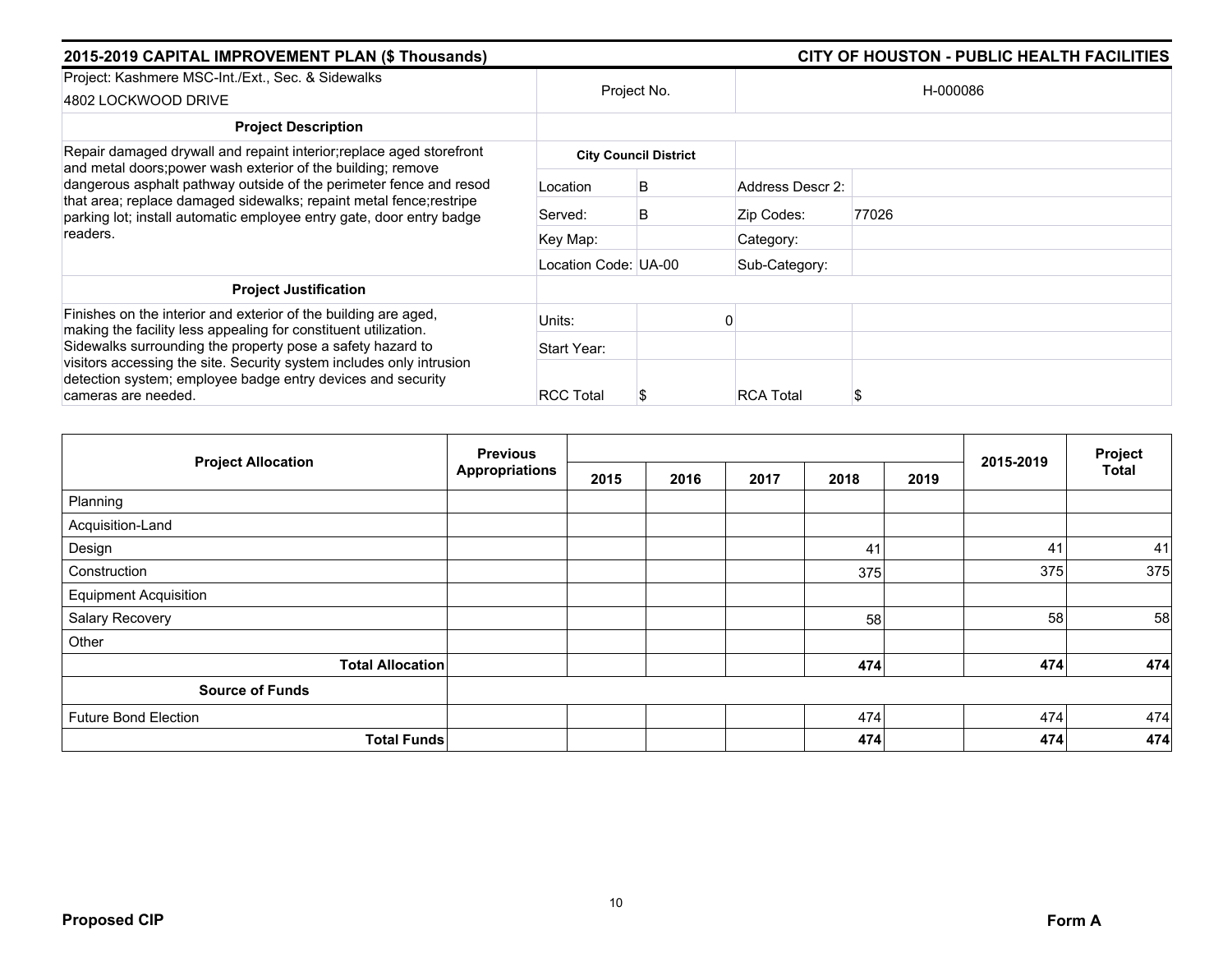| 2015-2019 CAPITAL IMPROVEMENT PLAN (\$ Thousands)                                                                                                                                         |                      | CITY OF HOUSTON - PUBLIC HEALTH FACILITIES |                  |       |  |  |
|-------------------------------------------------------------------------------------------------------------------------------------------------------------------------------------------|----------------------|--------------------------------------------|------------------|-------|--|--|
| Project: Cochran Bldg.-Parking, Fence, Security                                                                                                                                           |                      |                                            | H-000087         |       |  |  |
| 1906 COCHRAN                                                                                                                                                                              |                      | Project No.                                |                  |       |  |  |
| <b>Project Description</b>                                                                                                                                                                |                      |                                            |                  |       |  |  |
| Resurface and restripe asphalt parking area;<br>replace damaged fencing and install new                                                                                                   |                      | <b>City Council District</b>               |                  |       |  |  |
| gate with employee badge reader entry                                                                                                                                                     | Location             | H                                          | Address Descr 2: |       |  |  |
| mechanism; add badge reader entry device at<br>main entry door; install 8 additional cameras;<br>upgrade security system and replace finishes<br>on both the interior and exterior of the | Served:              | W                                          | Zip Codes:       | 77002 |  |  |
|                                                                                                                                                                                           | Key Map:             |                                            | Category:        |       |  |  |
| building.                                                                                                                                                                                 | Location Code: UA-00 |                                            | Sub-Category:    |       |  |  |
| <b>Project Justification</b>                                                                                                                                                              |                      |                                            |                  |       |  |  |
| Asphalt parking lot is deteriorated; perimeter<br>fence and gates are deteriorated; security                                                                                              | Units:               |                                            |                  |       |  |  |
| system is outdated. Both interior and<br>exterior                                                                                                                                         | Start Year:          |                                            |                  |       |  |  |
| finishes are beyond their useful life and need                                                                                                                                            |                      |                                            |                  |       |  |  |
| to be upgraded to preserve and extend the                                                                                                                                                 |                      |                                            |                  |       |  |  |
| life<br>of the building. These deficiencies contribute                                                                                                                                    |                      |                                            |                  |       |  |  |
| to an overall unattractive appearance in the                                                                                                                                              |                      |                                            |                  |       |  |  |
| neighborhood.                                                                                                                                                                             | <b>RCC Total</b>     | S                                          | <b>RCA Total</b> | \$    |  |  |

|                                               | <b>Previous</b>       |      | 2015-2019 | Project |              |  |       |              |
|-----------------------------------------------|-----------------------|------|-----------|---------|--------------|--|-------|--------------|
| <b>Project Allocation</b>                     | <b>Appropriations</b> | 2015 | 2016      | 2017    | 2018<br>2019 |  |       | <b>Total</b> |
| Planning                                      |                       |      |           |         |              |  |       |              |
| Acquisition-Land                              |                       |      |           |         |              |  |       |              |
| Design                                        |                       |      |           | 110     |              |  | 110   | 110          |
| Construction                                  |                       |      |           | 937     |              |  | 937   | 937          |
| <b>Equipment Acquisition</b>                  |                       |      |           |         |              |  |       |              |
| Salary Recovery                               |                       |      |           | 55      |              |  | 55    | 55           |
| Other                                         |                       |      |           | 19      |              |  | 19    | 19           |
| <b>Total Allocation</b>                       |                       |      |           | 1,122   |              |  | 1,122 | 1,122        |
| <b>Source of Funds</b>                        |                       |      |           |         |              |  |       |              |
| 4508 - Public Health Consolidated Constr Fund |                       |      |           | 1,122   |              |  | 1,122 | 1,122        |
| <b>Future Bond Election</b>                   |                       |      |           |         |              |  |       | 0            |
| <b>Total Funds</b>                            |                       |      |           | 1,122   |              |  | 1,122 | 1,122        |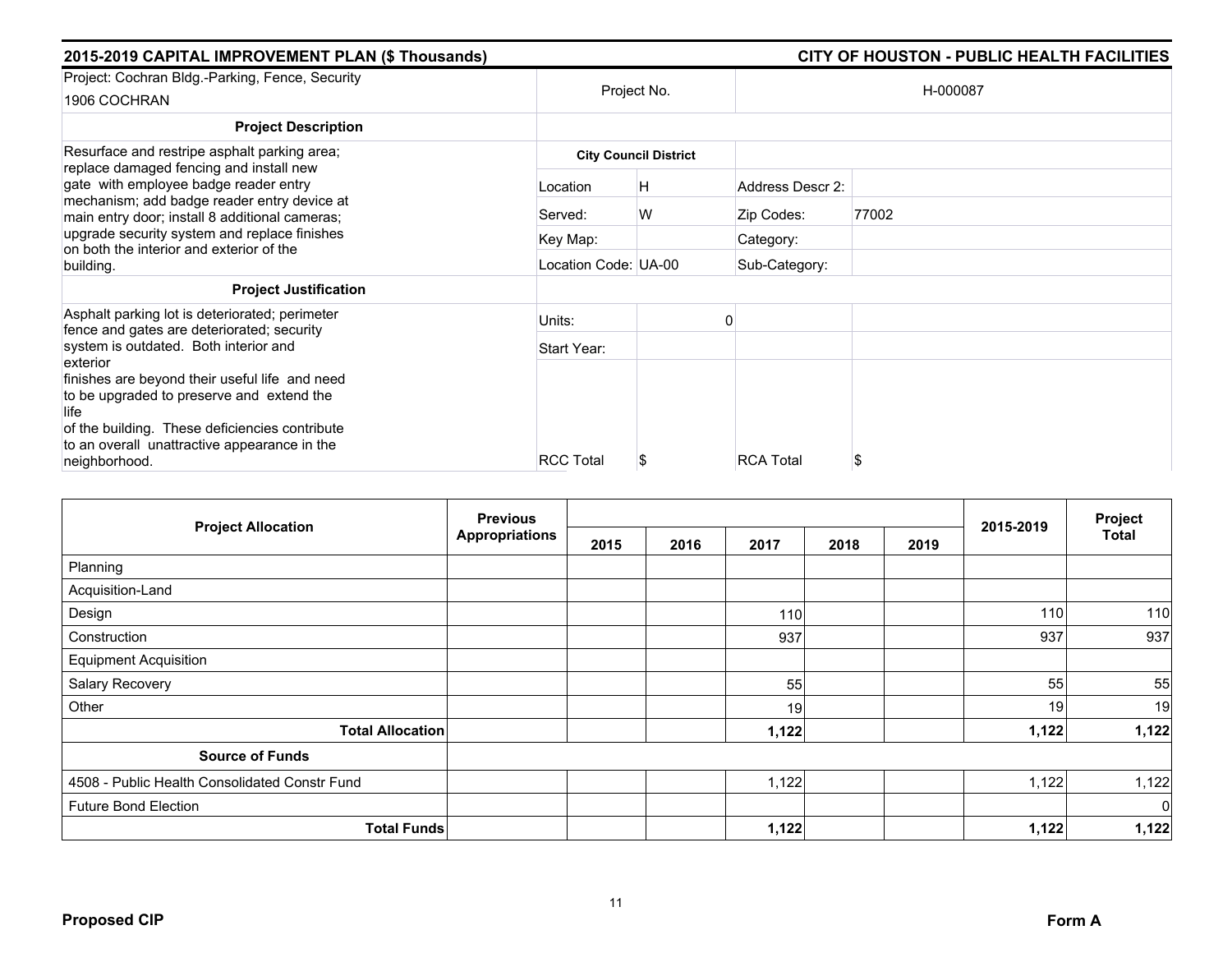| 2015-2019 CAPITAL IMPROVEMENT PLAN (\$ Thousands)                                               |                      |                              |                  | CITY OF HOUSTON - PUBLIC HEALTH FACILITIES |  |  |  |
|-------------------------------------------------------------------------------------------------|----------------------|------------------------------|------------------|--------------------------------------------|--|--|--|
| Project: Lyons Health Ctr - Roof & Weatherproof<br>5602 LYONS AVENUE                            | Project No.          |                              | H-000089         |                                            |  |  |  |
| <b>Project Description</b>                                                                      |                      |                              |                  |                                            |  |  |  |
| Completely replace failing roof system; replace                                                 |                      | <b>City Council District</b> |                  |                                            |  |  |  |
| exterior building joints and caulking to prevent<br>moisture penetration.                       | Location             | B                            | Address Descr 2: |                                            |  |  |  |
|                                                                                                 | Served:              | V                            | Zip Codes:       | 77020                                      |  |  |  |
|                                                                                                 | Key Map:             |                              | Category:        |                                            |  |  |  |
|                                                                                                 | Location Code: UA-00 |                              | Sub-Category:    |                                            |  |  |  |
| <b>Project Justification</b>                                                                    |                      |                              |                  |                                            |  |  |  |
| Roof system is failing and needs complete<br>replacement; Exterior building joints are failing, | Units:               |                              |                  |                                            |  |  |  |
| allowing moisture penetration.                                                                  | Start Year:          |                              |                  |                                            |  |  |  |
|                                                                                                 | <b>RCC Total</b>     | \$                           | <b>RCA Total</b> | \$                                         |  |  |  |

| <b>Project Allocation</b>                     | <b>Previous</b>       |      |      |      | 2015-2019 | Project |     |       |
|-----------------------------------------------|-----------------------|------|------|------|-----------|---------|-----|-------|
|                                               | <b>Appropriations</b> | 2015 | 2016 | 2017 | 2018      | 2019    |     | Total |
| Planning                                      |                       |      |      |      |           |         |     |       |
| Acquisition-Land                              |                       |      |      |      |           |         |     |       |
| Design                                        |                       |      |      |      |           |         |     | 0     |
| Construction                                  |                       |      | 885  |      |           |         | 885 | 885   |
| <b>Equipment Acquisition</b>                  |                       |      |      |      |           |         |     |       |
| Salary Recovery                               |                       |      | 28   | 14   |           |         | 42  | 42    |
| Other                                         |                       |      |      |      |           |         |     |       |
| <b>Total Allocation</b>                       |                       |      | 913  | 14   |           |         | 927 | 927   |
| <b>Source of Funds</b>                        |                       |      |      |      |           |         |     |       |
| 4508 - Public Health Consolidated Constr Fund |                       |      | 913  | 14   |           |         | 927 | 927   |
| <b>Total Funds</b>                            |                       |      | 913  | 14   |           |         | 927 | 927   |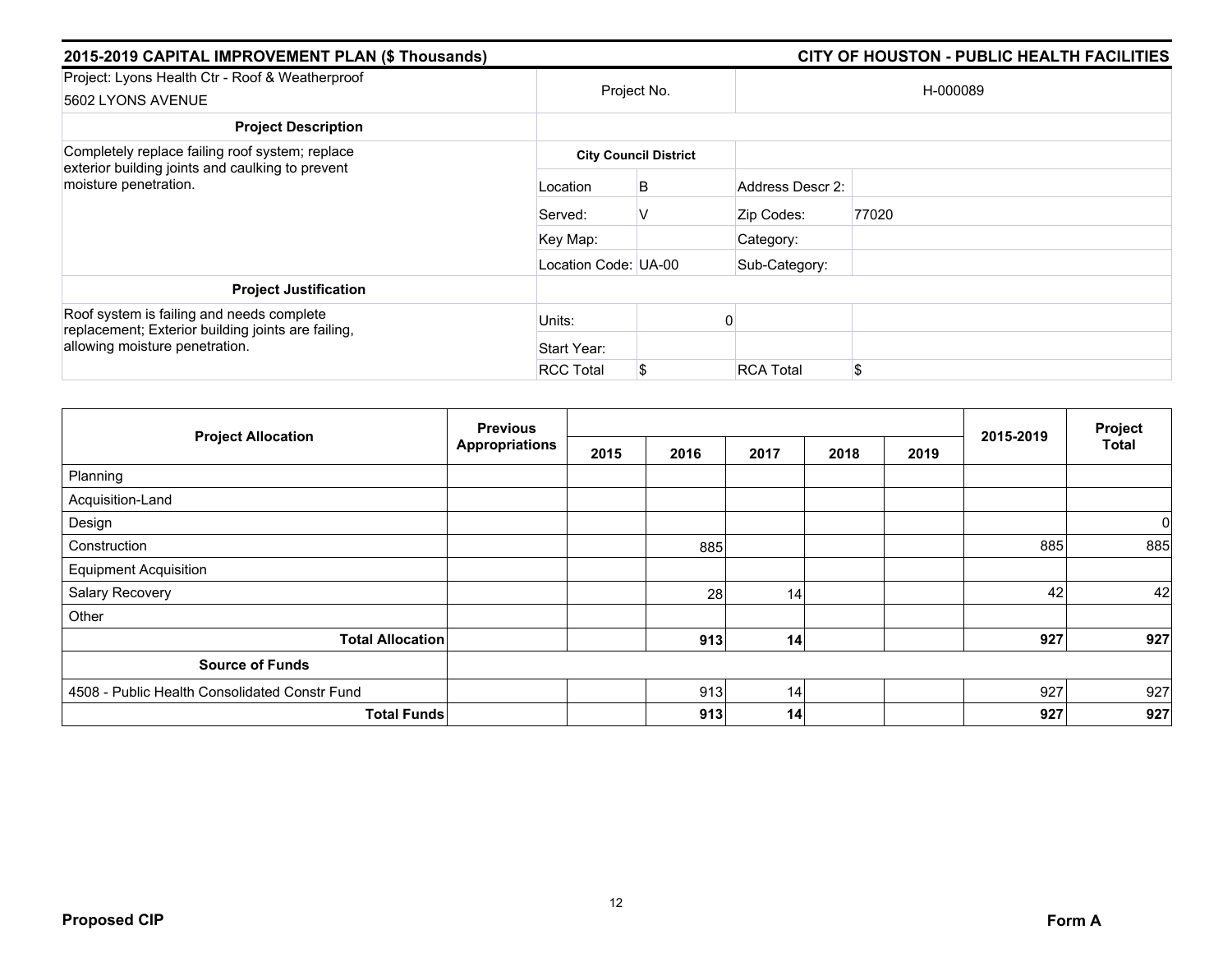| 2015-2019 CAPITAL IMPROVEMENT PLAN (\$ Thousands)                                                                                                                                                                         |                      |                              |                  | CITY OF HOUSTON - PUBLIC HEALTH FACILITIES |  |  |  |
|---------------------------------------------------------------------------------------------------------------------------------------------------------------------------------------------------------------------------|----------------------|------------------------------|------------------|--------------------------------------------|--|--|--|
| Project: Sunnyside Health Center - Renovation<br>4605 WILMINGTON                                                                                                                                                          | Project No.          |                              | H-000091         |                                            |  |  |  |
| <b>Project Description</b>                                                                                                                                                                                                |                      |                              |                  |                                            |  |  |  |
| Repair foundation; abate hazardous<br>materials; repaint interior and exterior; replace<br>roof and windows; replace plumbing,<br>electrical and HVAC distribution systems;<br>remove and replace parking lot; convert IT |                      | <b>City Council District</b> |                  |                                            |  |  |  |
|                                                                                                                                                                                                                           | Location             | D                            | Address Descr 2: |                                            |  |  |  |
|                                                                                                                                                                                                                           | Served:              | V                            | Zip Codes:       | 77051                                      |  |  |  |
| system to VOIP; upgrade restrooms.                                                                                                                                                                                        | Key Map:             |                              | Category:        |                                            |  |  |  |
|                                                                                                                                                                                                                           | Location Code: UA-00 |                              | Sub-Category:    |                                            |  |  |  |
| <b>Project Justification</b>                                                                                                                                                                                              |                      |                              |                  |                                            |  |  |  |
| Facility foundation and parking lots (FCA P1),<br>roof, mechanical, electrical and plumbing                                                                                                                               | Units:               |                              |                  |                                            |  |  |  |
| (MEP) systems need replacement (FCA P3)                                                                                                                                                                                   | Start Year:          |                              |                  |                                            |  |  |  |
| and interior finishes are deteriorated and on<br>the verge of failing (FCA P3).                                                                                                                                           | <b>RCC Total</b>     | S                            | <b>RCA Total</b> |                                            |  |  |  |

| <b>Project Allocation</b>                     | <b>Previous</b><br><b>Appropriations</b> |      |      |       | 2015-2019 | Project |       |              |
|-----------------------------------------------|------------------------------------------|------|------|-------|-----------|---------|-------|--------------|
|                                               |                                          | 2015 | 2016 | 2017  | 2018      | 2019    |       | <b>Total</b> |
| Planning                                      |                                          |      |      |       |           |         |       |              |
| Acquisition-Land                              |                                          |      |      |       |           |         |       |              |
| Design                                        |                                          |      | 494  |       |           |         | 494   | 494          |
| Construction                                  |                                          |      |      | 5,254 |           |         | 5,254 | 5,254        |
| <b>Equipment Acquisition</b>                  |                                          |      |      |       |           |         |       |              |
| Salary Recovery                               |                                          |      | 75   | 75    |           |         | 149   | 149          |
| Other                                         |                                          |      |      | 105   |           |         | 105   | 105          |
| <b>Total Allocation</b>                       |                                          |      | 568  | 5,433 |           |         | 6,002 | 6,002        |
| <b>Source of Funds</b>                        |                                          |      |      |       |           |         |       |              |
| 4508 - Public Health Consolidated Constr Fund |                                          |      | 568  | 5,433 |           |         | 6,002 | 6,002        |
| <b>Total Funds</b>                            |                                          |      | 568  | 5,433 |           |         | 6,002 | 6,002        |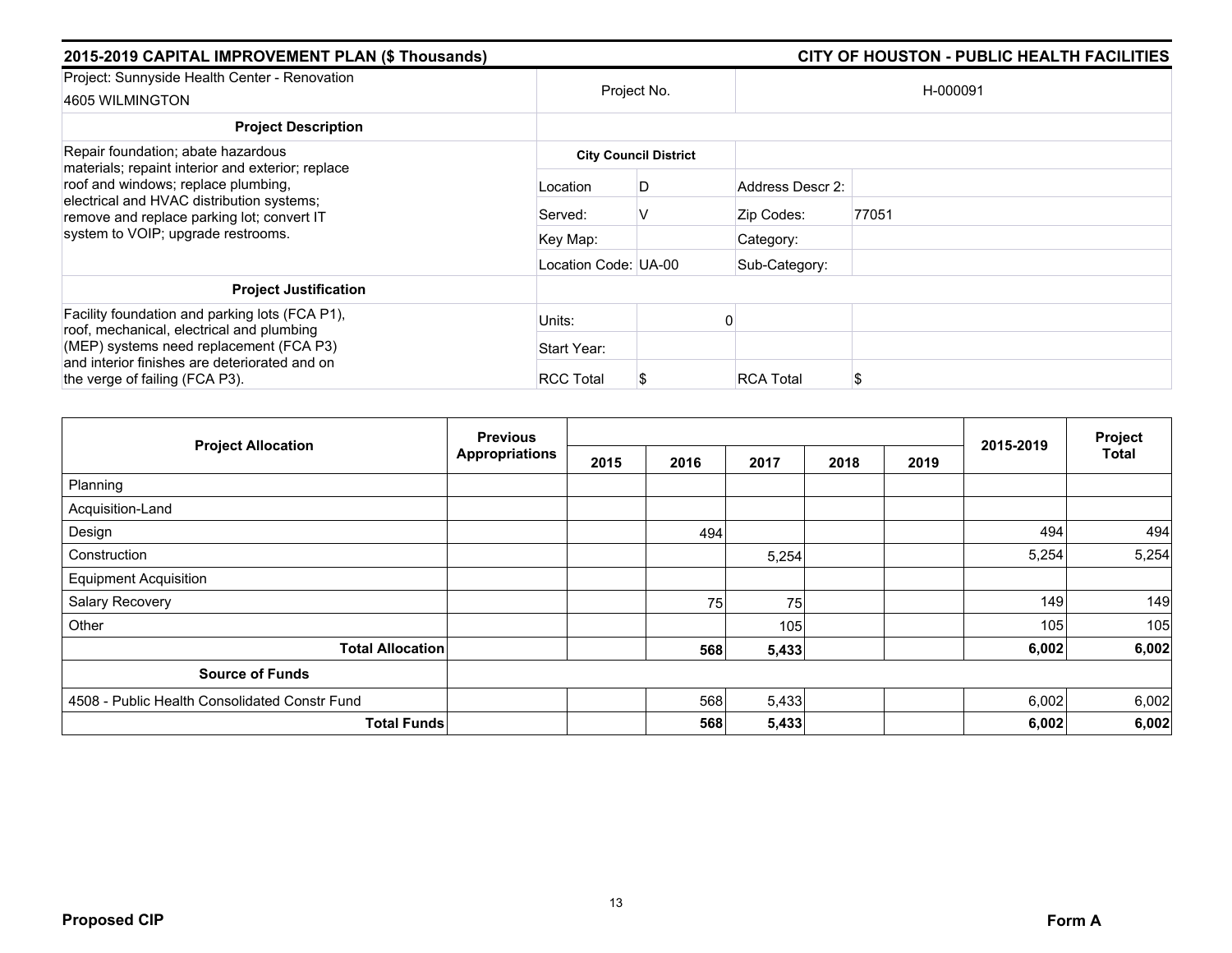| 2015-2019 CAPITAL IMPROVEMENT PLAN (\$ Thousands)                                                                                                        |                      | CITY OF HOUSTON - PUBLIC HEALTH FACILITIES |                  |          |  |  |
|----------------------------------------------------------------------------------------------------------------------------------------------------------|----------------------|--------------------------------------------|------------------|----------|--|--|
| Project: Sunnyside MSC - Complete Renovation<br>9314 CULLEN BOULEVARD                                                                                    | Project No.          |                                            |                  | H-000092 |  |  |
| <b>Project Description</b>                                                                                                                               |                      |                                            |                  |          |  |  |
| Abate hazardous materials; repaint interior and exterior; replace<br>roof and windows; replace plumbing, electrical and HVAC                             |                      | <b>City Council District</b>               |                  |          |  |  |
| distribution systems; remove and replace pedestrian walkways;<br>convert IT system to VOIP; add sound system; upgrade restrooms.                         | Location             | D                                          | Address Descr 2: |          |  |  |
|                                                                                                                                                          | Served:              | V                                          | Zip Codes:       | 77051    |  |  |
|                                                                                                                                                          | Key Map:             |                                            | Category:        |          |  |  |
|                                                                                                                                                          | Location Code: UA-00 |                                            | Sub-Category:    |          |  |  |
| <b>Project Justification</b>                                                                                                                             |                      |                                            |                  |          |  |  |
| The facility is suspected of containing mold from repeated roof<br>leaks over the years (FCA P1). Facility sidewalks (FCA P1), roof,                     | Units:               |                                            |                  |          |  |  |
| mechanical, electrical and plumbing systems need replacement (FCA<br>P3) and interior finishes are deteriorated and on the verge of<br>failing (FCA P3). | Start Year:          |                                            |                  |          |  |  |
|                                                                                                                                                          | <b>RCC Total</b>     |                                            | <b>RCA Total</b> | S        |  |  |

| <b>Project Allocation</b>                     | <b>Previous</b>       |      |       |      | 2015-2019 | Project |       |              |
|-----------------------------------------------|-----------------------|------|-------|------|-----------|---------|-------|--------------|
|                                               | <b>Appropriations</b> | 2015 | 2016  | 2017 | 2018      | 2019    |       | <b>Total</b> |
| Planning                                      |                       |      |       |      |           |         |       |              |
| Acquisition-Land                              |                       |      |       |      |           |         |       |              |
| Design                                        |                       | 692  |       |      |           |         | 692   | 692          |
| Construction                                  |                       |      | 7,319 |      |           |         | 7,319 | 7,319        |
| <b>Equipment Acquisition</b>                  |                       |      |       |      |           |         |       |              |
| Salary Recovery                               |                       | 173  | 173   |      |           |         | 346   | 346          |
| Other                                         |                       |      | 146   |      |           |         | 146   | 146          |
| <b>Total Allocation</b>                       |                       | 865  | 7,639 |      |           |         | 8,503 | 8,503        |
| <b>Source of Funds</b>                        |                       |      |       |      |           |         |       |              |
| 4508 - Public Health Consolidated Constr Fund |                       | 865  | 7,639 |      |           |         | 8,503 | 8,503        |
| <b>Total Funds</b>                            |                       | 865  | 7,639 |      |           |         | 8,503 | 8,503        |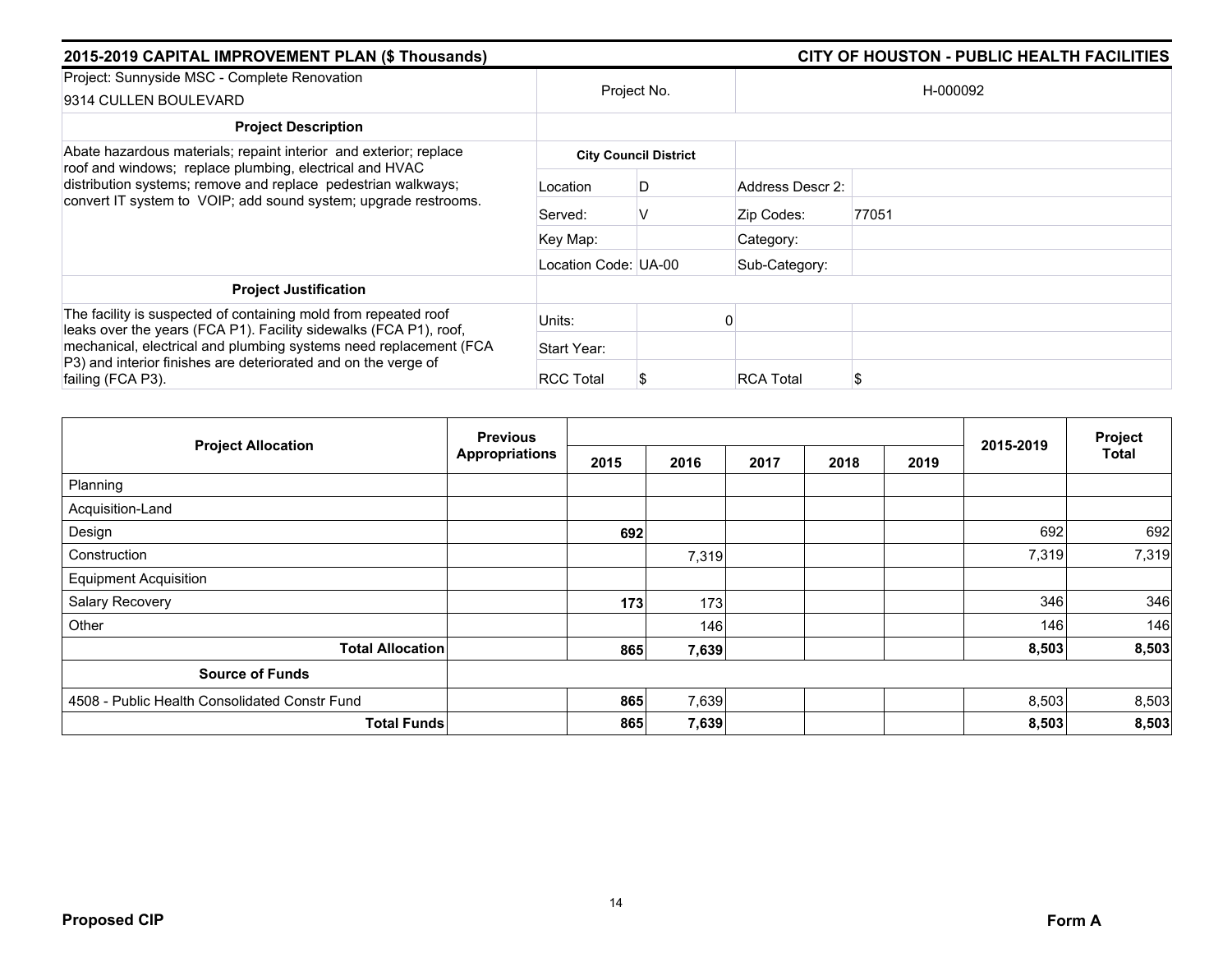| 2015-2019 CAPITAL IMPROVEMENT PLAN (\$ Thousands)                                                                                                                                                                            |                              | CITY OF HOUSTON - PUBLIC HEALTH FACILITIES |                  |          |  |  |  |  |
|------------------------------------------------------------------------------------------------------------------------------------------------------------------------------------------------------------------------------|------------------------------|--------------------------------------------|------------------|----------|--|--|--|--|
| Project: Third Ward MSC/HC - DAWN build-out<br><b>3611 ENNIS</b>                                                                                                                                                             |                              | Project No.                                |                  | H-000093 |  |  |  |  |
| <b>Project Description</b>                                                                                                                                                                                                   |                              |                                            |                  |          |  |  |  |  |
| To accommodate this new program the child<br>restrooms need to be converted to adult                                                                                                                                         | <b>City Council District</b> |                                            |                  |          |  |  |  |  |
| sized, adult exercise equipment needs to be.<br>installed and a demonstration kitchen for<br>presentation of healthy meal preparation<br>needs to be constructed. Clean, test and<br>balance HVAC system. Replace fire alarm | Location                     | D                                          | Address Descr 2: |          |  |  |  |  |
|                                                                                                                                                                                                                              | Served:                      | V                                          | Zip Codes:       | 77004    |  |  |  |  |
|                                                                                                                                                                                                                              | Key Map:                     |                                            | Category:        |          |  |  |  |  |
| system.                                                                                                                                                                                                                      | Location Code: UA-00         |                                            | Sub-Category:    |          |  |  |  |  |
| <b>Project Justification</b>                                                                                                                                                                                                 |                              |                                            |                  |          |  |  |  |  |
| Diabetes Awareness and Wellness Network<br>is utilizing the previous day care area, which is                                                                                                                                 | Units:                       |                                            |                  |          |  |  |  |  |
| not constructed to properly accommodate                                                                                                                                                                                      | Start Year:                  |                                            |                  |          |  |  |  |  |
| this<br>usage. Interior finishes are aged                                                                                                                                                                                    |                              |                                            |                  |          |  |  |  |  |
| and badly deteriorated.                                                                                                                                                                                                      | <b>RCC Total</b>             |                                            | <b>RCA Total</b> | S        |  |  |  |  |
|                                                                                                                                                                                                                              |                              |                                            |                  |          |  |  |  |  |

|                                               | <b>Previous</b>       |      |      |       |      |      |           | Project      |
|-----------------------------------------------|-----------------------|------|------|-------|------|------|-----------|--------------|
| <b>Project Allocation</b>                     | <b>Appropriations</b> | 2015 | 2016 | 2017  | 2018 | 2019 | 2015-2019 | <b>Total</b> |
| Planning                                      |                       |      |      |       |      |      |           |              |
| Acquisition-Land                              |                       |      |      |       |      |      |           |              |
| Design                                        |                       |      | 80   | 46    |      |      | 126       | 126          |
| Construction                                  |                       |      |      | 1,375 |      |      | 1,375     | 1,375        |
| <b>Equipment Acquisition</b>                  |                       |      |      |       |      |      |           |              |
| Salary Recovery                               |                       |      | 53   | 53    |      |      | 106       | 106          |
| Other                                         |                       |      | 27   |       |      |      | 27        | 27           |
| <b>Total Allocation</b>                       |                       |      | 160  | 1,474 |      |      | 1,634     | 1,634        |
| <b>Source of Funds</b>                        |                       |      |      |       |      |      |           |              |
| 4508 - Public Health Consolidated Constr Fund |                       |      | 160  | 1,474 |      |      | 1,634     | 1,634        |
| <b>Total Funds</b>                            |                       |      | 160  | 1,474 |      |      | 1,634     | 1,634        |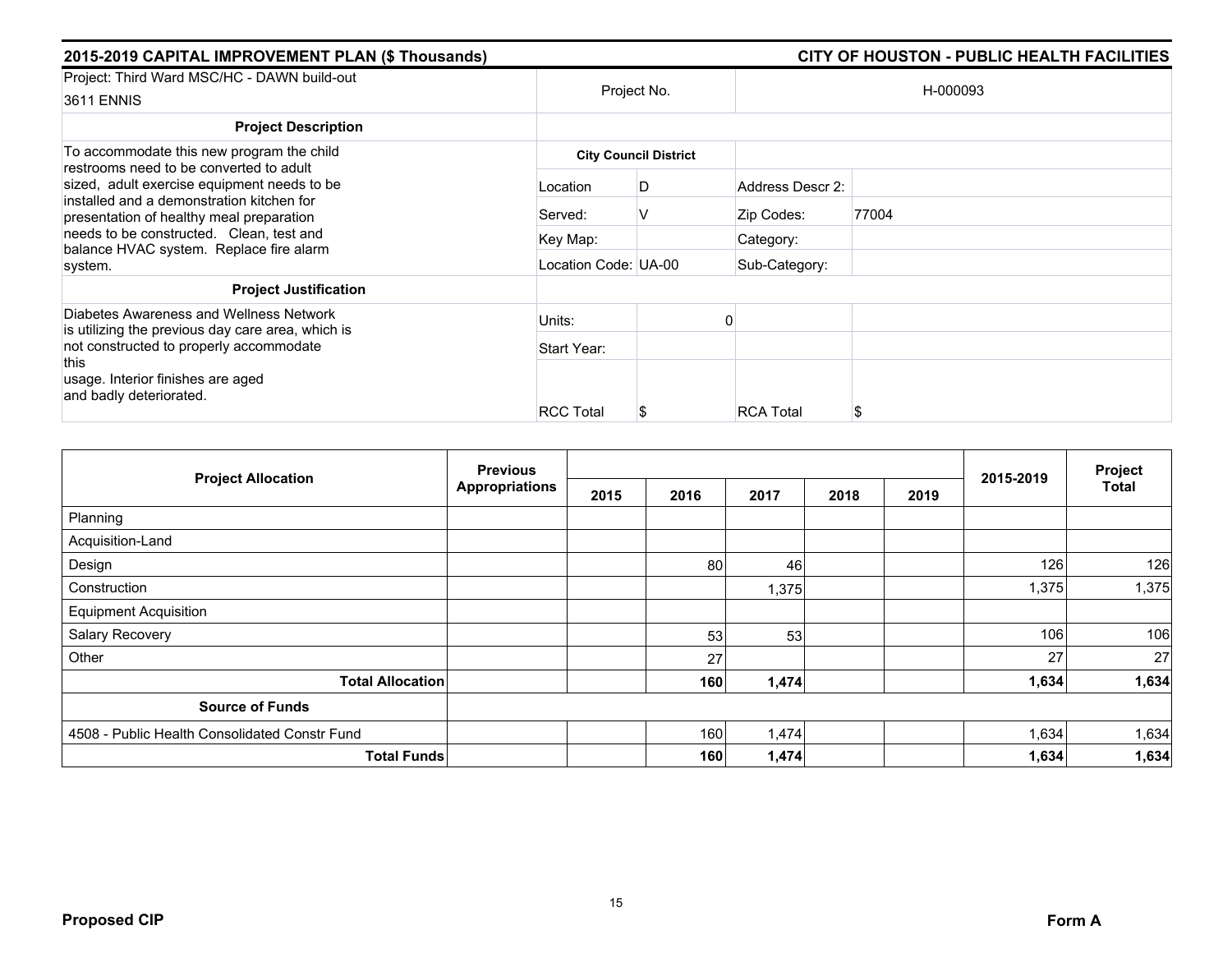| 2015-2019 CAPITAL IMPROVEMENT PLAN (\$ Thousands)                                                                                                                                          |                              | CITY OF HOUSTON - PUBLIC HEALTH FACILITIES |                  |          |  |  |  |  |
|--------------------------------------------------------------------------------------------------------------------------------------------------------------------------------------------|------------------------------|--------------------------------------------|------------------|----------|--|--|--|--|
| Project: Fifth Ward MSC - Foundation, Roof<br>4014 MARKET STREET                                                                                                                           |                              | Project No.                                |                  | H-000096 |  |  |  |  |
| <b>Project Description</b>                                                                                                                                                                 |                              |                                            |                  |          |  |  |  |  |
| Stabilize foundation, repair damaged drywall                                                                                                                                               | <b>City Council District</b> |                                            |                  |          |  |  |  |  |
| and flooring, replace failing roof area, and<br>replace damaged sidewalks. Improve<br>security<br>system by adding cameras and automatic<br>entry gates. Improve auditorium utilization by | Location                     | B                                          | Address Descr 2: |          |  |  |  |  |
|                                                                                                                                                                                            | Served:                      | v                                          | Zip Codes:       | 77020    |  |  |  |  |
|                                                                                                                                                                                            | Key Map:                     |                                            | Category:        |          |  |  |  |  |
| adding a portable partition (structural support<br>is already in place), sound system and stage                                                                                            | Location Code: UA-00         |                                            | Sub-Category:    |          |  |  |  |  |
| <b>Project Justification</b>                                                                                                                                                               |                              |                                            |                  |          |  |  |  |  |
| Foundation movement is causing continued<br>damage to walls and floors. Roof leaks are                                                                                                     | Units:                       |                                            |                  |          |  |  |  |  |
| causing repeated damage to ceilings and                                                                                                                                                    | Start Year:                  |                                            |                  |          |  |  |  |  |
| walls. Failing sidewalks present a risk to<br>the safety of employees and visitors.<br>Security upgrades are needed to better<br>protect city-owned assets and employees.                  | <b>RCC Total</b>             | ъ                                          | <b>RCA Total</b> | S        |  |  |  |  |

| <b>Project Allocation</b>                     | <b>Previous</b><br><b>Appropriations</b> |      |      |      | 2015-2019 | Project |       |              |
|-----------------------------------------------|------------------------------------------|------|------|------|-----------|---------|-------|--------------|
|                                               |                                          | 2015 | 2016 | 2017 | 2018      | 2019    |       | <b>Total</b> |
| Planning                                      |                                          |      |      |      |           |         |       |              |
| Acquisition-Land                              |                                          |      |      |      |           |         |       |              |
| Design                                        |                                          |      |      | 122  |           |         | 122   | 122          |
| Construction                                  |                                          |      |      |      | 1,203     |         | 1,203 | 1,203        |
| <b>Equipment Acquisition</b>                  |                                          |      |      |      |           |         |       |              |
| Salary Recovery                               |                                          |      |      | 84   | 84        |         | 169   | 169          |
| Other                                         |                                          |      |      | 24   |           |         | 24    | 24           |
| <b>Total Allocation</b>                       |                                          |      |      | 230  | 1,288     |         | 1,518 | 1,518        |
| <b>Source of Funds</b>                        |                                          |      |      |      |           |         |       |              |
| 4508 - Public Health Consolidated Constr Fund |                                          |      |      | 230  |           |         | 230   | 230          |
| <b>Future Bond Election</b>                   |                                          |      |      |      | 1,288     |         | 1,288 | 1,288        |
| <b>Total Funds</b>                            |                                          |      |      | 230  | 1,288     |         | 1,518 | 1,518        |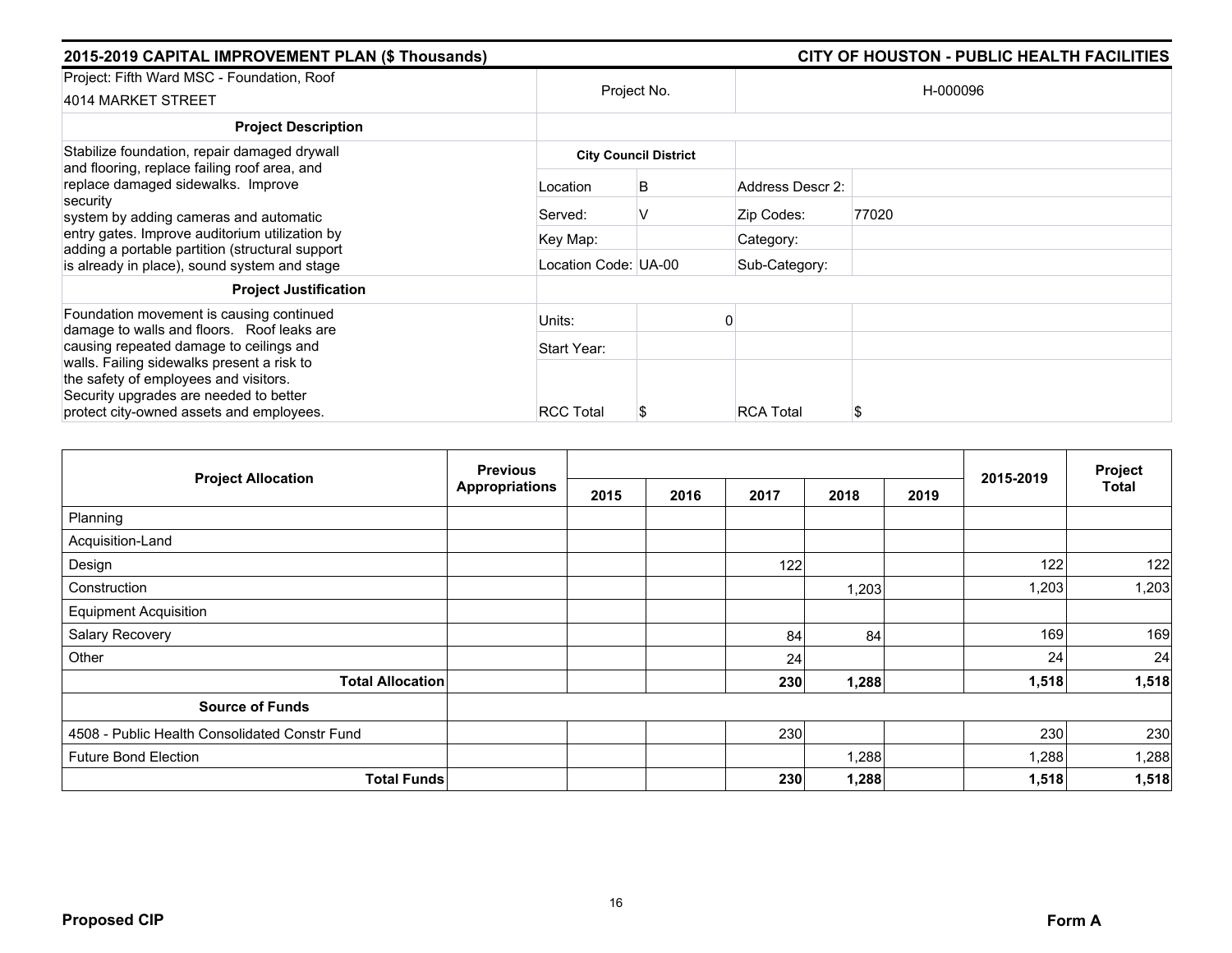| 2015-2019 CAPITAL IMPROVEMENT PLAN (\$ Thousands)                                                                                                                                                                                                            |                      |                              |                  | CITY OF HOUSTON - PUBLIC HEALTH FACILITIES |  |  |  |
|--------------------------------------------------------------------------------------------------------------------------------------------------------------------------------------------------------------------------------------------------------------|----------------------|------------------------------|------------------|--------------------------------------------|--|--|--|
| Project: Facility Assessment Items - Priority 1&2                                                                                                                                                                                                            |                      | Project No.                  |                  | H-000097                                   |  |  |  |
| <b>VARIOUS</b>                                                                                                                                                                                                                                               |                      |                              |                  |                                            |  |  |  |
| <b>Project Description</b>                                                                                                                                                                                                                                   |                      |                              |                  |                                            |  |  |  |
| Make remedial repairs as identified in the FCA, priorities 1 and 2.                                                                                                                                                                                          |                      | <b>City Council District</b> |                  |                                            |  |  |  |
|                                                                                                                                                                                                                                                              | Location             | <b>VARIOUS</b>               | Address Descr 2: |                                            |  |  |  |
|                                                                                                                                                                                                                                                              | Served:              | W                            | Zip Codes:       | <b>VARIOUS</b>                             |  |  |  |
|                                                                                                                                                                                                                                                              | Key Map:             |                              | Category:        |                                            |  |  |  |
|                                                                                                                                                                                                                                                              | Location Code: UA-00 |                              | Sub-Category:    |                                            |  |  |  |
| <b>Project Justification</b>                                                                                                                                                                                                                                 |                      |                              |                  |                                            |  |  |  |
| A Facility Condition Assessment (FCA) in FY 13 identified items that<br>need immediate attention. Items identified as Priority 1 and 2<br>are defined as currently critical or potentially critical.<br>Potentially critical items have now become critical. | Units:               |                              |                  |                                            |  |  |  |
|                                                                                                                                                                                                                                                              | Start Year:          | 2014                         |                  |                                            |  |  |  |
|                                                                                                                                                                                                                                                              | <b>RCC Total</b>     | \$                           | <b>RCA Total</b> | \$.                                        |  |  |  |

| <b>Project Allocation</b>                     | <b>Previous</b>       |       |       |      |      |      |           | Project        |
|-----------------------------------------------|-----------------------|-------|-------|------|------|------|-----------|----------------|
|                                               | <b>Appropriations</b> | 2015  | 2016  | 2017 | 2018 | 2019 | 2015-2019 | <b>Total</b>   |
| Planning                                      |                       |       |       |      |      |      |           |                |
| Acquisition-Land                              |                       |       |       |      |      |      |           |                |
| Design                                        | 1,556                 | 316   | 316   |      |      |      | 631       | 2,187          |
| Construction                                  | 1,587                 | 2,840 | 2,840 |      |      |      | 5,681     | 7,268          |
| <b>Equipment Acquisition</b>                  |                       |       |       |      |      |      |           |                |
| Salary Recovery                               |                       | 221   | 221   |      |      |      | 442       | 442            |
| Other                                         |                       |       |       |      |      |      |           | $\overline{0}$ |
| <b>Total Allocation</b>                       | 3,143                 | 3,377 | 3,377 |      |      |      | 6,754     | 9,897          |
| <b>Source of Funds</b>                        |                       |       |       |      |      |      |           |                |
| 4508 - Public Health Consolidated Constr Fund | 3,143                 | 3,377 | 3,377 |      |      |      | 6,754     | 9,897          |
| <b>Total Funds</b>                            | 3,143                 | 3,377 | 3,377 |      |      |      | 6,754     | 9,897          |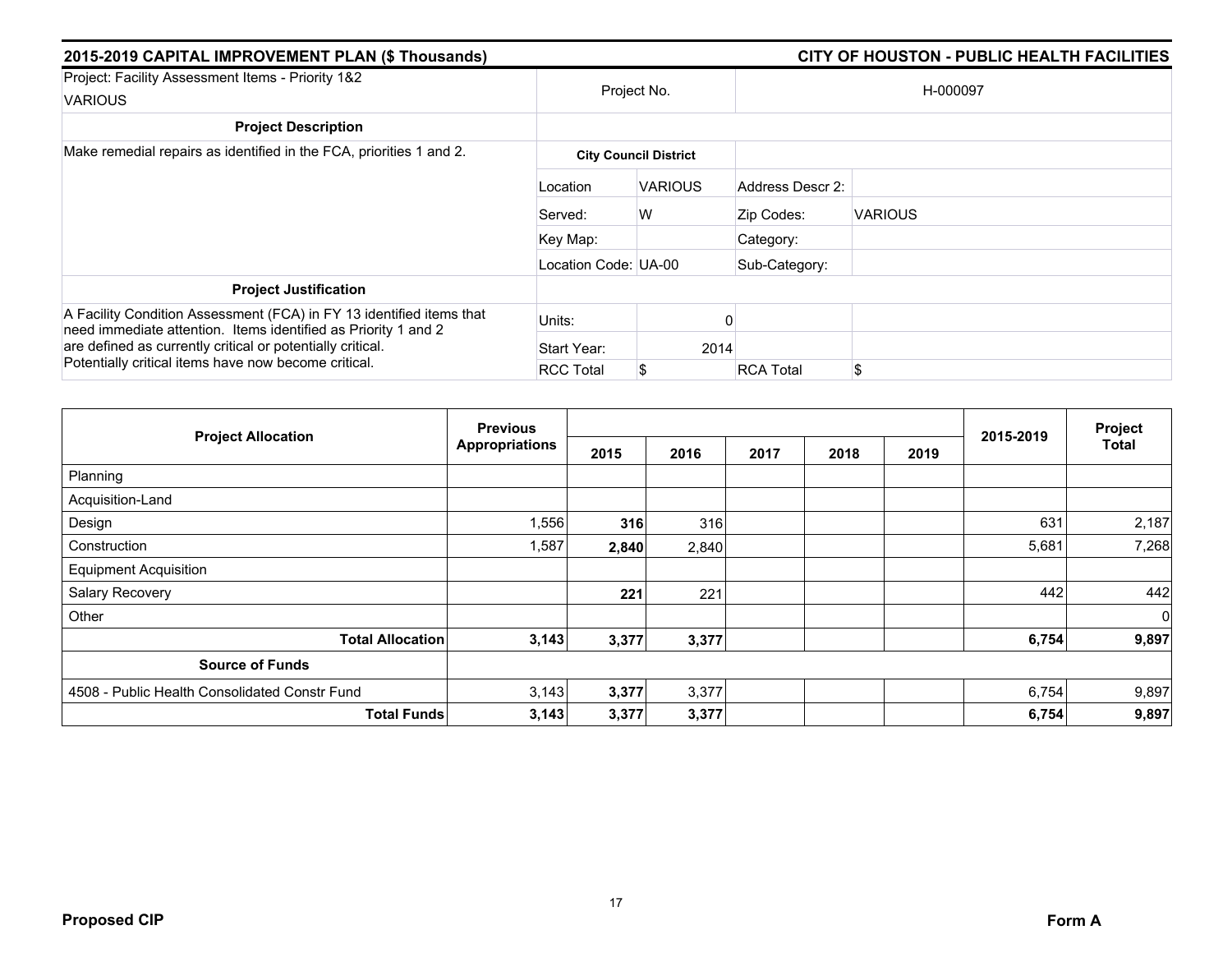| 2015-2019 CAPITAL IMPROVEMENT PLAN (\$ Thousands)                                      |                      | CITY OF HOUSTON - PUBLIC HEALTH FACILITIES |                  |    |  |  |
|----------------------------------------------------------------------------------------|----------------------|--------------------------------------------|------------------|----|--|--|
| Project: Minor Projects and Renovations                                                | Project No.          |                                            | H-000099         |    |  |  |
| <b>Project Description</b>                                                             |                      |                                            |                  |    |  |  |
| For the unanitcipated minor projects,<br>renovations and project costs that are needed |                      | <b>City Council District</b>               |                  |    |  |  |
| during the year.                                                                       | Location             | V                                          | Address Descr 2: |    |  |  |
|                                                                                        | Served:              | V                                          | Zip Codes:       |    |  |  |
|                                                                                        | Key Map:             |                                            | Category:        |    |  |  |
|                                                                                        | Location Code: UA-00 |                                            | Sub-Category:    |    |  |  |
| <b>Project Justification</b>                                                           |                      |                                            |                  |    |  |  |
| For the continued operation of City services and<br>facilities.                        | Units:               |                                            |                  |    |  |  |
|                                                                                        | Start Year:          |                                            |                  |    |  |  |
|                                                                                        | <b>RCC Total</b>     | S                                          | <b>RCA Total</b> | \$ |  |  |

| <b>Project Allocation</b>                     | <b>Previous</b>       |      |      |      | 2015-2019 | Project |       |              |
|-----------------------------------------------|-----------------------|------|------|------|-----------|---------|-------|--------------|
|                                               | <b>Appropriations</b> | 2015 | 2016 | 2017 | 2018      | 2019    |       | <b>Total</b> |
| Planning                                      |                       |      |      |      |           |         |       |              |
| Acquisition-Land                              |                       |      |      |      |           |         |       |              |
| Design                                        |                       |      |      |      |           |         |       |              |
| Construction                                  |                       | 355  | 737  | 848  | 1,000     | 57      | 2,997 | 2,997        |
| <b>Equipment Acquisition</b>                  |                       |      |      |      |           |         |       |              |
| Salary Recovery                               |                       |      |      |      |           |         |       |              |
| Other                                         |                       |      |      |      |           |         |       |              |
| <b>Total Allocation</b>                       |                       | 355  | 737  | 848  | 1,000     | 57      | 2,997 | 2,997        |
| <b>Source of Funds</b>                        |                       |      |      |      |           |         |       |              |
| 4508 - Public Health Consolidated Constr Fund |                       | 355  | 737  | 848  |           |         | 1,940 | 1,940        |
| <b>Future Bond Election</b>                   |                       |      |      |      | 1,000     | 57      | 1,057 | 1,057        |
| <b>Total Funds</b>                            |                       | 355  | 737  | 848  | 1,000     | 57      | 2,997 | 2,997        |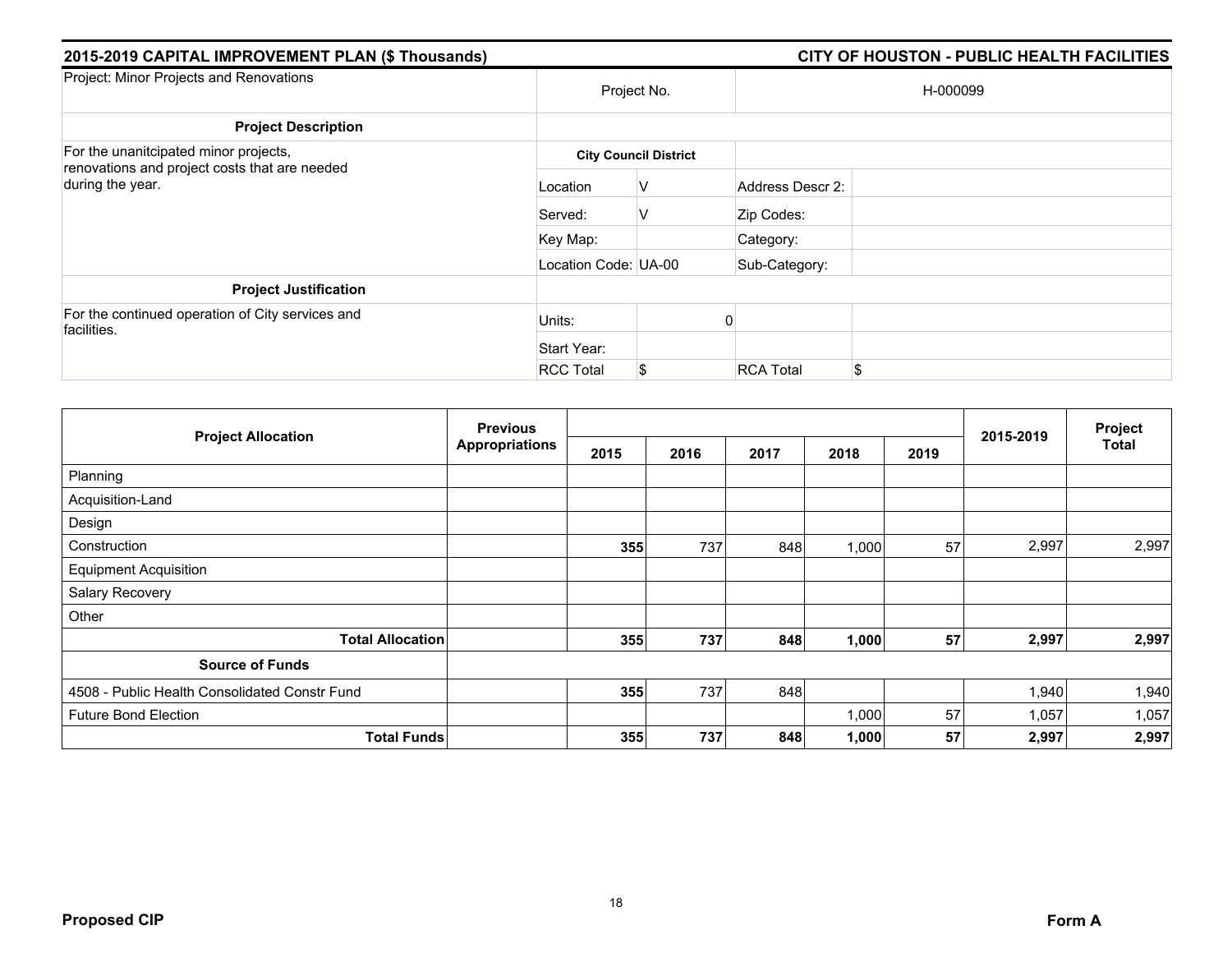| 2015-2019 CAPITAL IMPROVEMENT PLAN (\$ Thousands)                                                          |                      | CITY OF HOUSTON - PUBLIC HEALTH FACILITIES |                  |          |  |  |
|------------------------------------------------------------------------------------------------------------|----------------------|--------------------------------------------|------------------|----------|--|--|
| Project: Department-wide IT Upgrades- Sound & PA                                                           |                      | Project No.                                |                  | H-000100 |  |  |
| <b>Project Description</b>                                                                                 |                      |                                            |                  |          |  |  |
| Replace outdated auditorium sound systems and PA systems in 13<br>facilities.                              |                      | <b>City Council District</b>               |                  |          |  |  |
|                                                                                                            | Location             | V                                          | Address Descr 2: |          |  |  |
|                                                                                                            | Served:              | W                                          | Zip Codes:       |          |  |  |
|                                                                                                            | Key Map:             |                                            | Category:        |          |  |  |
|                                                                                                            | Location Code: UA-00 |                                            | Sub-Category:    |          |  |  |
| <b>Project Justification</b>                                                                               |                      |                                            |                  |          |  |  |
| Current auditorium sound systems and PA systems in some HDHHS<br>facilities do not meet the City standard. | Units:               |                                            |                  |          |  |  |
|                                                                                                            | Start Year:          |                                            |                  |          |  |  |
|                                                                                                            | <b>RCC Total</b>     | \$                                         | <b>RCA Total</b> | S        |  |  |

|                                                | <b>Previous</b>       |      |      |      |      | Project |           |              |
|------------------------------------------------|-----------------------|------|------|------|------|---------|-----------|--------------|
| <b>Project Allocation</b>                      | <b>Appropriations</b> | 2015 | 2016 | 2017 | 2018 | 2019    | 2015-2019 | <b>Total</b> |
| Planning                                       |                       |      |      |      |      |         |           |              |
| Acquisition-Land                               |                       |      |      |      |      |         |           |              |
| Design                                         |                       |      |      | 45   |      |         | 45        | 45           |
| Construction                                   |                       |      |      |      |      |         |           |              |
| <b>Equipment Acquisition</b>                   |                       |      |      | 453  |      |         | 453       | 453          |
| Salary Recovery                                |                       |      |      | 38   |      |         | 38        | 38           |
| Other                                          |                       |      |      |      |      |         |           |              |
| <b>Total Allocation</b>                        |                       |      |      | 536  |      |         | 536       | 536          |
| <b>Source of Funds</b>                         |                       |      |      |      |      |         |           |              |
| 1800 - Equipment Acquisition Consolidated Fund |                       |      |      | 536  |      |         | 536       | 536          |
| <b>Total Funds</b>                             |                       |      |      | 536  |      |         | 536       | 536          |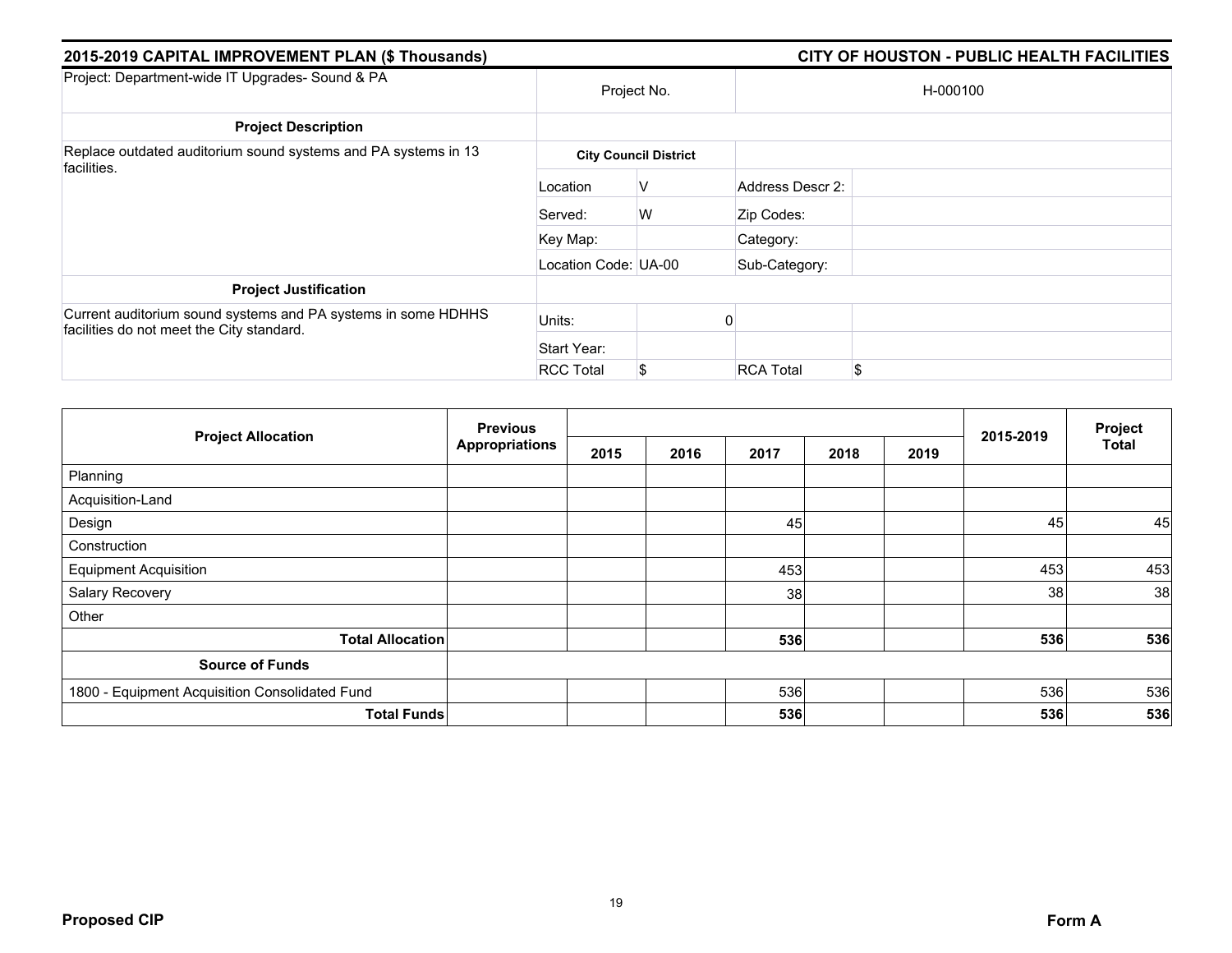| 2015-2019 CAPITAL IMPROVEMENT PLAN (\$ Thousands)                                                                                                                                                                   |                      |                              |                  | CITY OF HOUSTON - PUBLIC HEALTH FACILITIES |  |  |
|---------------------------------------------------------------------------------------------------------------------------------------------------------------------------------------------------------------------|----------------------|------------------------------|------------------|--------------------------------------------|--|--|
| Project: Denver Harbor MSC - Various Updates<br>6402 MARKET STREET                                                                                                                                                  | Project No.          |                              |                  | H-000101                                   |  |  |
| <b>Project Description</b>                                                                                                                                                                                          |                      |                              |                  |                                            |  |  |
| Replacement of the exterior windows with<br>high-efficiency type will reduce energy costs.                                                                                                                          |                      | <b>City Council District</b> |                  |                                            |  |  |
| Replacement of the carpet and VCT floors<br>and painting will enhance the experience of<br>constituents visiting the site. Security<br>improvements will better protect city assets<br>and improve employee morale. | Location             | H                            | Address Descr 2: |                                            |  |  |
|                                                                                                                                                                                                                     | Served:              | H                            | Zip Codes:       | 77020                                      |  |  |
|                                                                                                                                                                                                                     | Key Map:             |                              | Category:        |                                            |  |  |
|                                                                                                                                                                                                                     | Location Code: UA-00 |                              | Sub-Category:    |                                            |  |  |
| <b>Project Justification</b>                                                                                                                                                                                        |                      |                              |                  |                                            |  |  |
| Windows are single pane and beyond<br>expected life.                                                                                                                                                                | Units:               |                              |                  |                                            |  |  |
| Carpeting and VCT is beyond expected life.                                                                                                                                                                          | Start Year:          |                              |                  |                                            |  |  |
| Interior and exterior finishes need repainting.<br>Security upgrades are needed to better<br>protect city-owned assets, employees and                                                                               |                      |                              |                  |                                            |  |  |
| visitors.                                                                                                                                                                                                           | <b>RCC Total</b>     |                              | <b>RCA Total</b> | S                                          |  |  |

| <b>Project Allocation</b>                     | <b>Previous</b> |      |      |      |       |      |           | Project      |
|-----------------------------------------------|-----------------|------|------|------|-------|------|-----------|--------------|
|                                               | Appropriations  | 2015 | 2016 | 2017 | 2018  | 2019 | 2015-2019 | <b>Total</b> |
| Planning                                      |                 |      |      |      |       |      |           |              |
| Acquisition-Land                              |                 |      |      |      |       |      |           |              |
| Design                                        |                 |      |      | 172  |       |      | 172       | 172          |
| Construction                                  |                 |      |      |      | 1,260 |      | 1,260     | 1,260        |
| <b>Equipment Acquisition</b>                  |                 |      |      |      |       |      |           |              |
| Salary Recovery                               |                 |      |      | 77   | 77    |      | 154       | 154          |
| Other                                         |                 |      |      | 29   |       |      | 29        | 29           |
| <b>Total Allocation</b>                       |                 |      |      | 278  | 1,337 |      | 1,615     | 1,615        |
| <b>Source of Funds</b>                        |                 |      |      |      |       |      |           |              |
| 4508 - Public Health Consolidated Constr Fund |                 |      |      | 278  |       |      | 278       | 278          |
| <b>Future Bond Election</b>                   |                 |      |      |      | 1,337 |      | 1,337     | 1,337        |
| <b>Total Funds</b>                            |                 |      |      | 278  | 1,337 |      | 1,615     | 1,615        |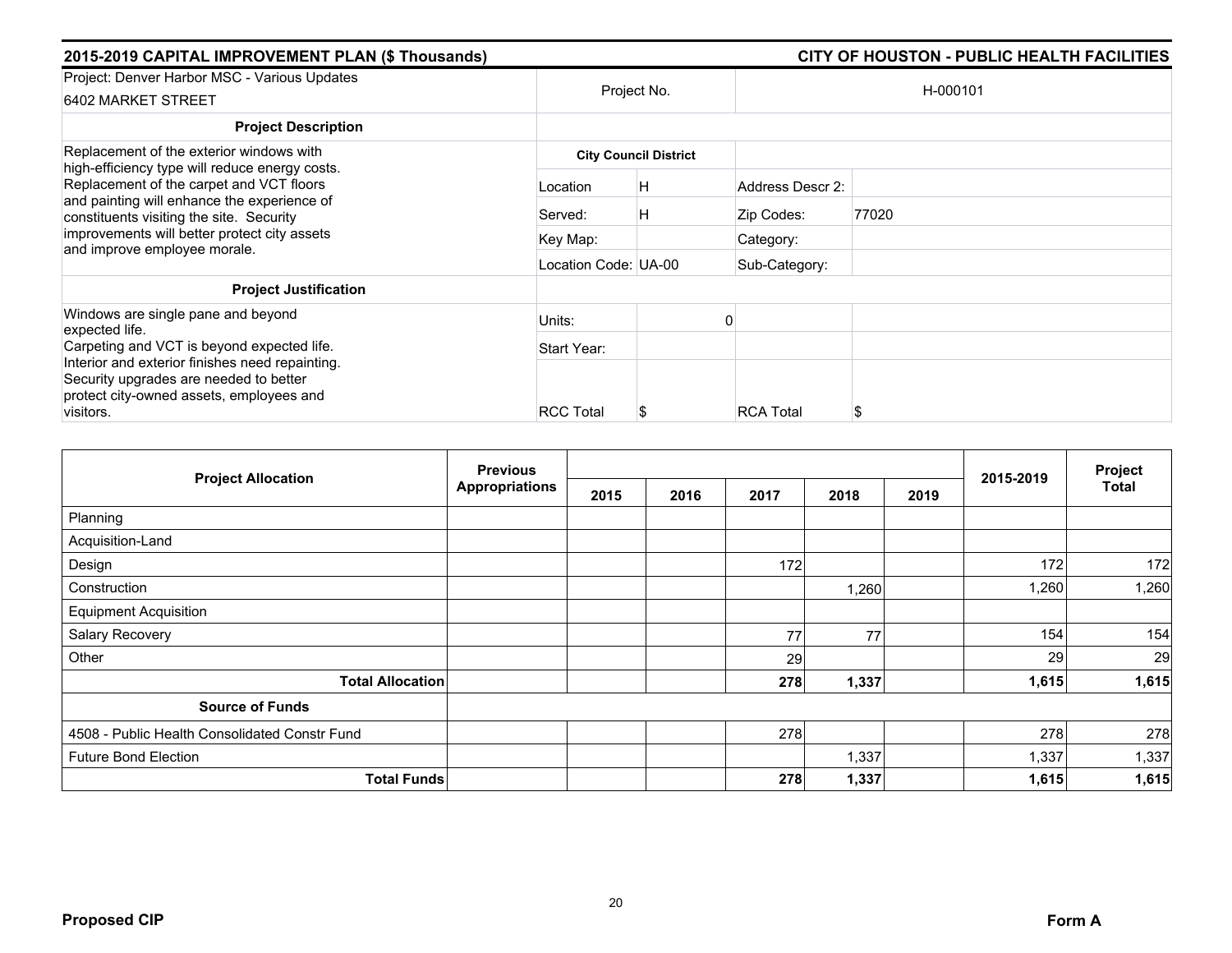| 2015-2019 CAPITAL IMPROVEMENT PLAN (\$ Thousands)                                             |                              | CITY OF HOUSTON - PUBLIC HEALTH FACILITIES |                  |          |  |  |  |
|-----------------------------------------------------------------------------------------------|------------------------------|--------------------------------------------|------------------|----------|--|--|--|
| Project: Acres Homes MSC - Various Updates<br>6719 W MONTGOMERY                               | Project No.                  |                                            |                  | H-000104 |  |  |  |
| <b>Project Description</b>                                                                    |                              |                                            |                  |          |  |  |  |
| Project would install a new fire suppression<br>system, replace the ceiling system in         | <b>City Council District</b> |                                            |                  |          |  |  |  |
| approximately one half of the building,                                                       | Location                     | B                                          | Address Descr 2: |          |  |  |  |
| replace aged mechanical equipment, paint<br>exterior storefront trim, replace 5,000 SF of     | Served:                      | v                                          | Zip Codes:       | 77091    |  |  |  |
| damaged pedestrian sidewalks and curbs<br>and                                                 | Key Map:                     |                                            | Category:        |          |  |  |  |
| improve landscaping.                                                                          | Location Code: UA-00         |                                            | Sub-Category:    |          |  |  |  |
| <b>Project Justification</b>                                                                  |                              |                                            |                  |          |  |  |  |
| Facility Condition Assessment identified a<br>need to install a fire sprinkler system to meet | Units:                       |                                            |                  |          |  |  |  |
| current code requirements, replace the                                                        | Start Year:                  |                                            |                  |          |  |  |  |
| ceiling system (beyond it's anticipated<br>lifespan), replace damaged pedestrian              |                              |                                            |                  |          |  |  |  |
| sidewalks and replace mechanical air<br>compressors. This project also                        |                              |                                            |                  |          |  |  |  |
| provides for installation of a manual transfer                                                |                              |                                            |                  |          |  |  |  |
| switch.                                                                                       | <b>RCC Total</b>             | Ъ                                          | <b>RCA Total</b> | S        |  |  |  |

|                                               | <b>Previous</b><br><b>Project Allocation</b> |      |      |      |      |      | 2015-2019 | Project      |
|-----------------------------------------------|----------------------------------------------|------|------|------|------|------|-----------|--------------|
|                                               | <b>Appropriations</b>                        | 2015 | 2016 | 2017 | 2018 | 2019 |           | <b>Total</b> |
| Planning                                      |                                              |      |      |      |      |      |           |              |
| Acquisition-Land                              |                                              |      |      |      |      |      |           |              |
| Design                                        |                                              |      |      | 99   |      |      | 99        | 99           |
| Construction                                  |                                              |      |      |      | 911  |      | 911       | 911          |
| <b>Equipment Acquisition</b>                  |                                              |      |      |      |      |      |           |              |
| Salary Recovery                               |                                              |      |      | 43   | 43   |      | 85        | 85           |
| Other                                         |                                              |      |      |      | 18   |      | 18        | 18           |
| <b>Total Allocation</b>                       |                                              |      |      | 141  | 972  |      | 1,113     | 1,113        |
| <b>Source of Funds</b>                        |                                              |      |      |      |      |      |           |              |
| 4508 - Public Health Consolidated Constr Fund |                                              |      |      | 141  |      |      | 141       | 141          |
| <b>Future Bond Election</b>                   |                                              |      |      |      | 972  |      | 972       | 972          |
| <b>Total Funds</b>                            |                                              |      |      | 141  | 972  |      | 1,113     | 1,113        |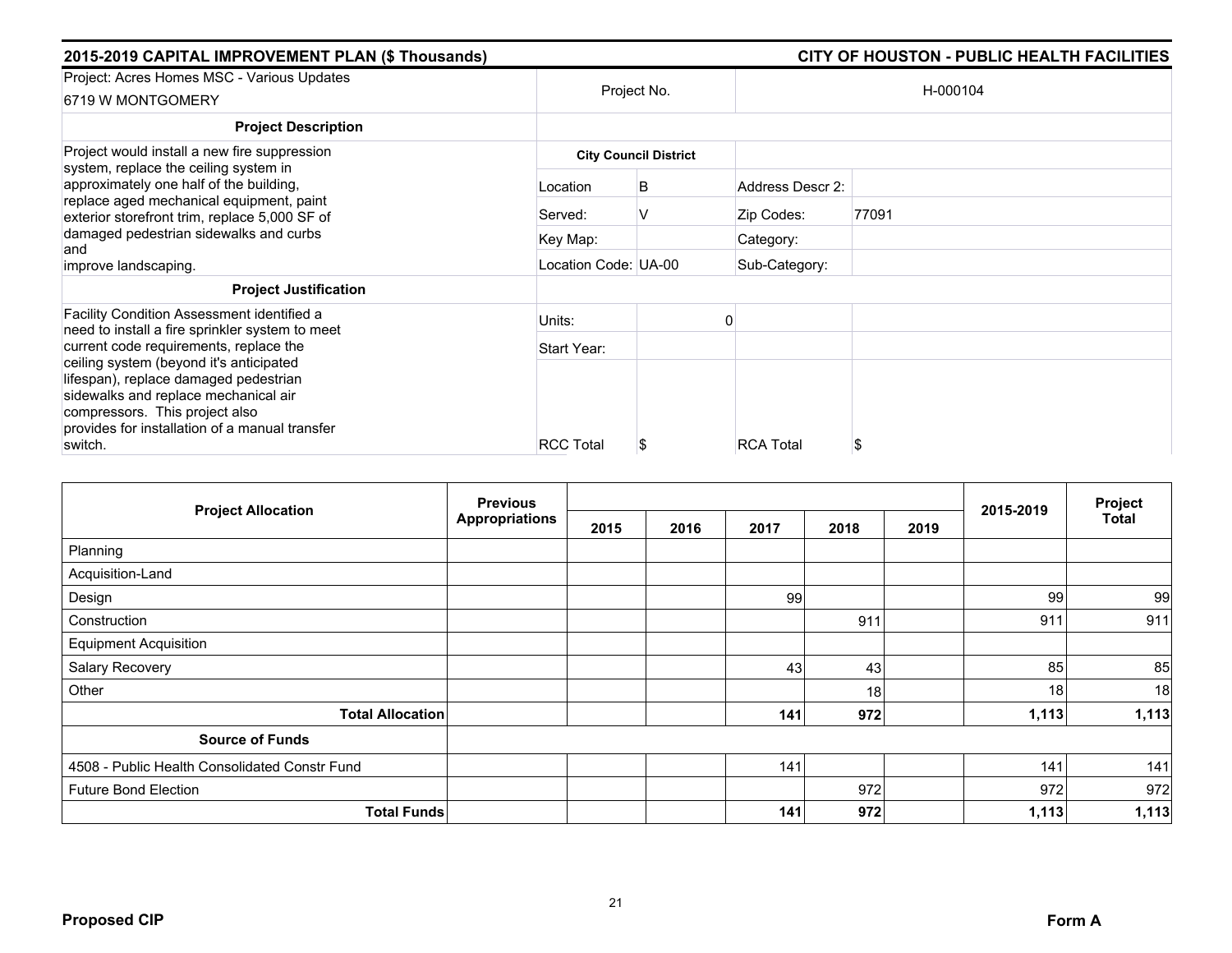| 2015-2019 CAPITAL IMPROVEMENT PLAN (\$ Thousands)                                                                                                                               |                      |                              |                  | CITY OF HOUSTON - PUBLIC HEALTH FACILITIES |  |  |  |
|---------------------------------------------------------------------------------------------------------------------------------------------------------------------------------|----------------------|------------------------------|------------------|--------------------------------------------|--|--|--|
| Project: Northside Health Center - Renovation<br>8504 SCHULLER                                                                                                                  |                      | Project No.                  |                  | H-000105                                   |  |  |  |
| <b>Project Description</b>                                                                                                                                                      |                      |                              |                  |                                            |  |  |  |
| Replace all VCT floors with stained and                                                                                                                                         |                      | <b>City Council District</b> |                  |                                            |  |  |  |
| polished concrete; paint the interior of the<br>entire building; replace ceiling system,<br>windows and doors; repair site storm<br>drainage system; construct concrete parking | Location             | H                            | Address Descr 2: |                                            |  |  |  |
|                                                                                                                                                                                 | Served:              | V                            | Zip Codes:       | 77093                                      |  |  |  |
| area expansion; convert IT system to city-<br>standard VOIP.                                                                                                                    | Key Map:             |                              | Category:        |                                            |  |  |  |
|                                                                                                                                                                                 | Location Code: UA-00 |                              | Sub-Category:    |                                            |  |  |  |
| <b>Project Justification</b>                                                                                                                                                    |                      |                              |                  |                                            |  |  |  |
| The floors, ceilings, doors and windows of<br>this 53 year old building are failing and in                                                                                      | Units:               |                              |                  |                                            |  |  |  |
| need of replacement. Original restroom                                                                                                                                          | Start Year:          |                              |                  |                                            |  |  |  |
| facilities are unsightly. The IT system does<br>not meet city standards and the security<br>system consists only of intrusion detection.                                        | <b>RCC Total</b>     | Ъ                            | <b>RCA Total</b> | S                                          |  |  |  |

|                                               | <b>Previous</b> |      |      |       |      |      | 2015-2019 | Project      |
|-----------------------------------------------|-----------------|------|------|-------|------|------|-----------|--------------|
| <b>Project Allocation</b>                     | Appropriations  | 2015 | 2016 | 2017  | 2018 | 2019 |           | <b>Total</b> |
| Planning                                      |                 |      |      |       |      |      |           |              |
| Acquisition-Land                              |                 |      |      |       |      |      |           |              |
| Design                                        |                 |      | 173  |       |      |      | 173       | 173          |
| Construction                                  |                 |      |      | 1,668 |      |      | 1,668     | 1,668        |
| <b>Equipment Acquisition</b>                  |                 |      |      |       |      |      |           |              |
| Salary Recovery                               |                 |      | 80   | 80    |      |      | 159       | 159          |
| Other                                         |                 |      | 33   |       |      |      | 33        | 33           |
| <b>Total Allocation</b>                       |                 |      | 286  | 1,748 |      |      | 2,034     | 2,034        |
| <b>Source of Funds</b>                        |                 |      |      |       |      |      |           |              |
| 4508 - Public Health Consolidated Constr Fund |                 |      | 286  | 1,748 |      |      | 2,034     | 2,034        |
| <b>Total Funds</b>                            |                 |      | 286  | 1,748 |      |      | 2,034     | 2,034        |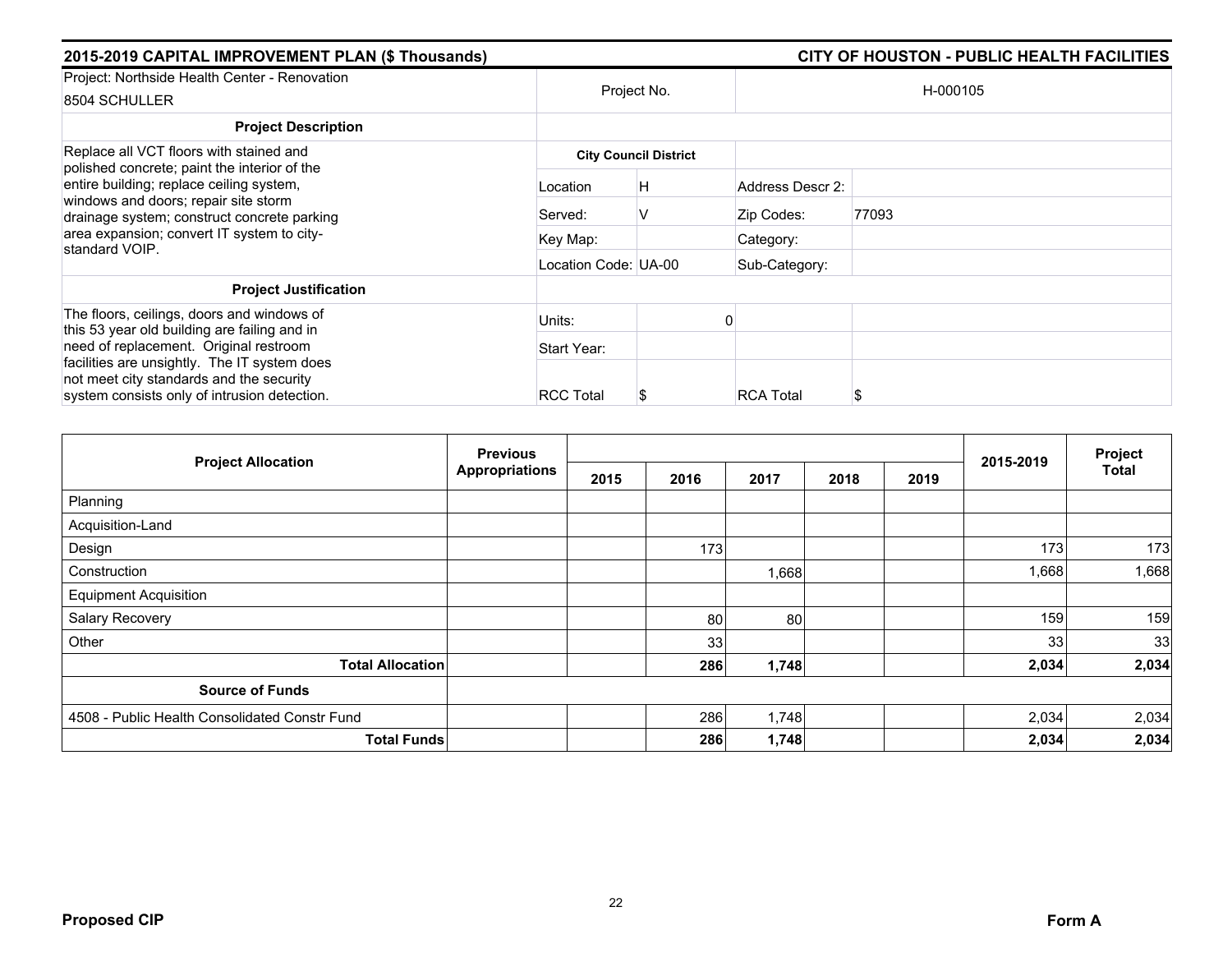| 2015-2019 CAPITAL IMPROVEMENT PLAN (\$ Thousands)                                                                                                                                                                           |                      |                              |                  | CITY OF HOUSTON - PUBLIC HEALTH FACILITIES |
|-----------------------------------------------------------------------------------------------------------------------------------------------------------------------------------------------------------------------------|----------------------|------------------------------|------------------|--------------------------------------------|
| Project: La Nueva Casa HC - Roof, Windows, Finish<br>1809 N MAIN                                                                                                                                                            | Project No.          |                              |                  | H-000106                                   |
| <b>Project Description</b>                                                                                                                                                                                                  |                      |                              |                  |                                            |
| Completely replace failing roof system;<br>replace windows with energy efficient type;<br>replace ceiling tile system; replace aged<br>cabinet work with heavy duty case work;<br>repaint interior; repair damaged exterior |                      | <b>City Council District</b> |                  |                                            |
|                                                                                                                                                                                                                             | Location             |                              | Address Descr 2: |                                            |
|                                                                                                                                                                                                                             | Served:              |                              | Zip Codes:       | 77009                                      |
| stucco and reseal.                                                                                                                                                                                                          | Key Map:             |                              | Category:        |                                            |
|                                                                                                                                                                                                                             | Location Code: UA-00 |                              | Sub-Category:    |                                            |
| <b>Project Justification</b>                                                                                                                                                                                                |                      |                              |                  |                                            |
| Roof system is failing and needs complete<br>replacement; Exterior single pane windows                                                                                                                                      | Units:               |                              |                  |                                            |
| are aged and not energy efficient; Ceiling tile                                                                                                                                                                             | Start Year:          |                              |                  |                                            |
| system is damaged and needs replacement;<br>Millwork is deteriorated; Interior and exterior<br>finishes are deteriorated.                                                                                                   |                      |                              |                  |                                            |
|                                                                                                                                                                                                                             | <b>RCC Total</b>     |                              | <b>RCA Total</b> | S                                          |

| <b>Project Allocation</b>                     | <b>Previous</b><br><b>Appropriations</b> |      |      |       | 2015-2019 | Project |       |              |
|-----------------------------------------------|------------------------------------------|------|------|-------|-----------|---------|-------|--------------|
|                                               |                                          | 2015 | 2016 | 2017  | 2018      | 2019    |       | <b>Total</b> |
| Planning                                      |                                          |      |      |       |           |         |       |              |
| Acquisition-Land                              |                                          |      |      |       |           |         |       |              |
| Design                                        |                                          |      | 120  | 87    |           |         | 207   | 207          |
| Construction                                  |                                          |      |      | 1,733 |           |         | 1,733 | 1,733        |
| <b>Equipment Acquisition</b>                  |                                          |      |      |       |           |         |       |              |
| Salary Recovery                               |                                          |      | 18   | 25    |           |         | 43    | 43           |
| Other                                         |                                          |      | 35   |       |           |         | 35    | 35           |
| <b>Total Allocation</b>                       |                                          |      | 173  | 1,844 |           |         | 2,017 | 2,017        |
| <b>Source of Funds</b>                        |                                          |      |      |       |           |         |       |              |
| 4508 - Public Health Consolidated Constr Fund |                                          |      | 173  | 1,844 |           |         | 2,017 | 2,017        |
| <b>Future Bond Election</b>                   |                                          |      |      |       |           |         |       | $\mathbf 0$  |
| <b>Total Funds</b>                            |                                          |      | 173  | 1,844 |           |         | 2,017 | 2,017        |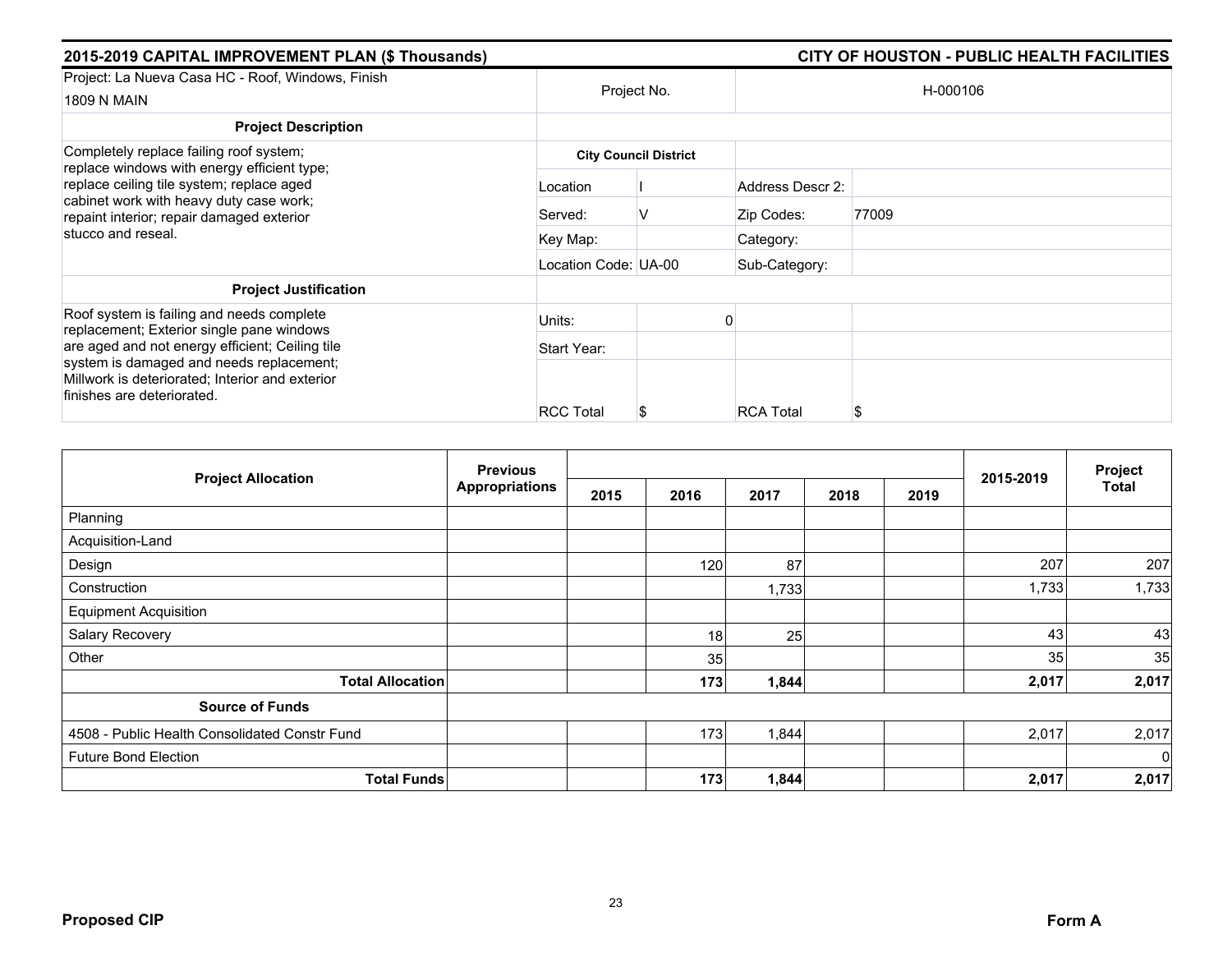| 2015-2019 CAPITAL IMPROVEMENT PLAN (\$ Thousands)                                                                                                                                    |                      |                              | CITY OF HOUSTON - PUBLIC HEALTH FACILITIES |          |  |  |  |
|--------------------------------------------------------------------------------------------------------------------------------------------------------------------------------------|----------------------|------------------------------|--------------------------------------------|----------|--|--|--|
| Project: HDHHS - Facilities Master Plan Dev                                                                                                                                          | Project No.          |                              |                                            | H-000112 |  |  |  |
| <b>Project Description</b>                                                                                                                                                           |                      |                              |                                            |          |  |  |  |
| Retain a design firm to work with program managers to determine<br>long-range facilities needs for HDHHS.                                                                            |                      | <b>City Council District</b> |                                            |          |  |  |  |
|                                                                                                                                                                                      | Location             | W                            | Address Descr 2:                           |          |  |  |  |
|                                                                                                                                                                                      | Served:              | W                            | Zip Codes:                                 |          |  |  |  |
|                                                                                                                                                                                      | Key Map:             |                              | Category:                                  |          |  |  |  |
|                                                                                                                                                                                      | Location Code: UA-00 |                              | Sub-Category:                              |          |  |  |  |
| <b>Project Justification</b>                                                                                                                                                         |                      |                              |                                            |          |  |  |  |
| Establishment of a 10-year Facilities Master Plan would greatly aid<br>in the planning and budgeting process for both facility renovation<br>projects and new construction projects. | Units:               |                              |                                            |          |  |  |  |
|                                                                                                                                                                                      | Start Year:          |                              |                                            |          |  |  |  |
|                                                                                                                                                                                      | <b>RCC Total</b>     | S.                           | <b>RCA Total</b>                           | \$       |  |  |  |

|                                               | <b>Previous</b>       |      |      |      | Project |      |           |              |
|-----------------------------------------------|-----------------------|------|------|------|---------|------|-----------|--------------|
| <b>Project Allocation</b>                     | <b>Appropriations</b> | 2015 | 2016 | 2017 | 2018    | 2019 | 2015-2019 | <b>Total</b> |
| Planning                                      |                       |      | 265  |      |         |      | 265       | 265          |
| Acquisition-Land                              |                       |      |      |      |         |      |           |              |
| Design                                        |                       |      |      |      |         |      |           |              |
| Construction                                  |                       |      |      |      |         |      |           |              |
| <b>Equipment Acquisition</b>                  |                       |      |      |      |         |      |           |              |
| Salary Recovery                               |                       |      | 13   |      |         |      | 13        | 13           |
| Other                                         |                       |      |      |      |         |      |           |              |
| <b>Total Allocation</b>                       |                       |      | 278  |      |         |      | 278       | 278          |
| <b>Source of Funds</b>                        |                       |      |      |      |         |      |           |              |
| 4508 - Public Health Consolidated Constr Fund |                       |      | 278  |      |         |      | 278       | 278          |
|                                               | <b>Total Funds</b>    |      | 278  |      |         |      | 278       | 278          |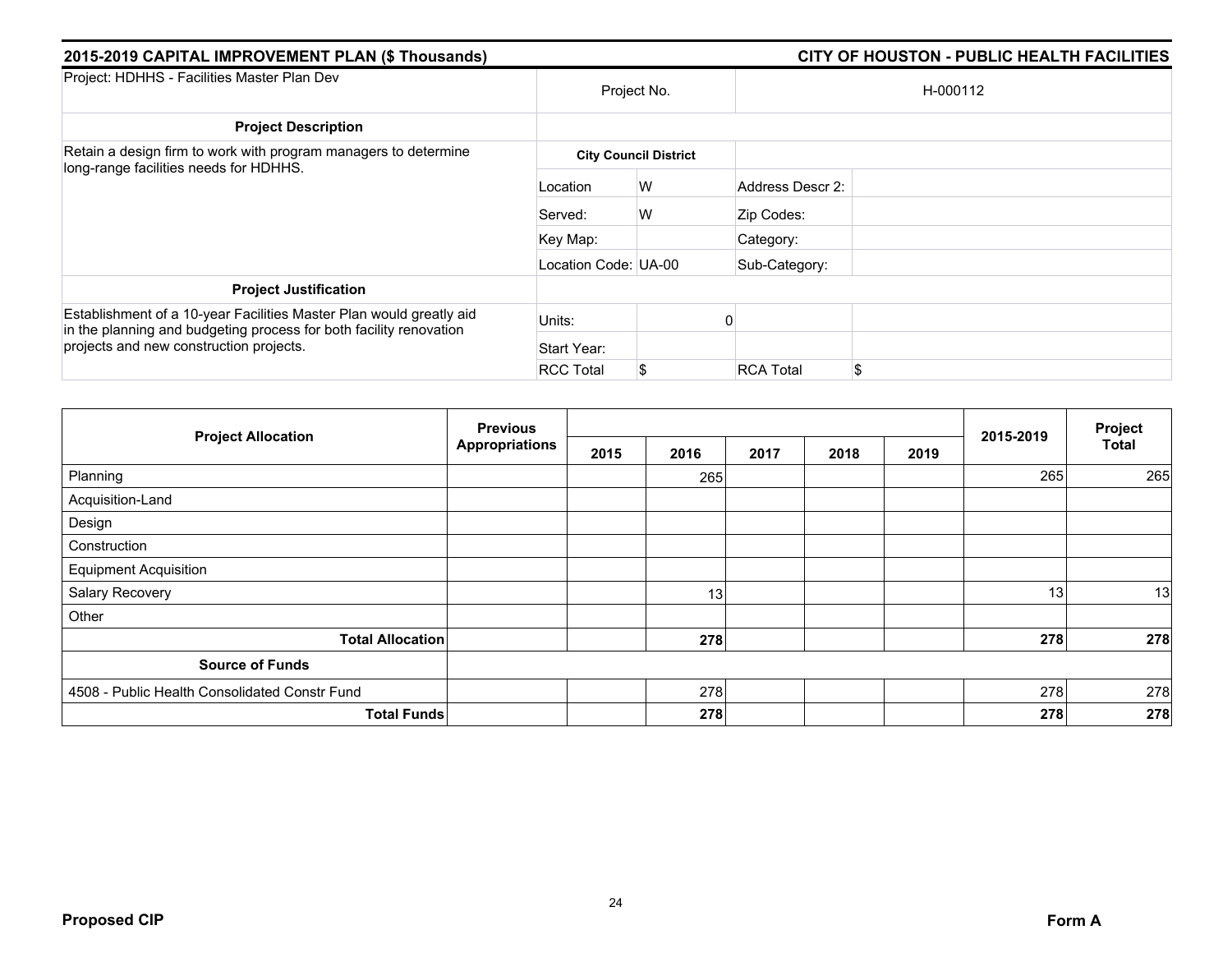|             |                  |                                                            | CITY OF HOUSTON - PUBLIC HEALTH FACILITIES |
|-------------|------------------|------------------------------------------------------------|--------------------------------------------|
|             | Project No.      |                                                            | H-000113                                   |
|             |                  |                                                            |                                            |
|             |                  |                                                            |                                            |
| Location    | H                | Address Descr 2:                                           |                                            |
| Served:     | W                | Zip Codes:                                                 | 77003                                      |
| Key Map:    |                  | Category:                                                  |                                            |
|             |                  | Sub-Category:                                              |                                            |
|             |                  |                                                            |                                            |
| Units:      |                  |                                                            |                                            |
| Start Year: |                  |                                                            |                                            |
|             |                  |                                                            | S                                          |
|             | <b>RCC Total</b> | <b>City Council District</b><br>Location Code: UA-00<br>J. | <b>RCA Total</b>                           |

|                                               | <b>Previous</b>       |      |      |      | Project |      |           |              |
|-----------------------------------------------|-----------------------|------|------|------|---------|------|-----------|--------------|
| <b>Project Allocation</b>                     | <b>Appropriations</b> | 2015 | 2016 | 2017 | 2018    | 2019 | 2015-2019 | <b>Total</b> |
| Planning                                      |                       |      |      |      |         |      |           |              |
| Acquisition-Land                              |                       |      |      |      |         |      |           |              |
| Design                                        |                       |      |      | 52   |         |      | 52        | 52           |
| Construction                                  |                       |      |      | 344  |         |      | 344       | 344          |
| <b>Equipment Acquisition</b>                  |                       |      |      |      |         |      |           |              |
| Salary Recovery                               |                       |      |      | 17   |         |      | 17        | 17           |
| Other                                         |                       |      |      |      |         |      |           |              |
| <b>Total Allocation</b>                       |                       |      |      | 412  |         |      | 412       | 412          |
| <b>Source of Funds</b>                        |                       |      |      |      |         |      |           |              |
| 4508 - Public Health Consolidated Constr Fund |                       |      |      | 412  |         |      | 412       | 412          |
| <b>Total Funds</b>                            |                       |      |      | 412  |         |      | 412       | 412          |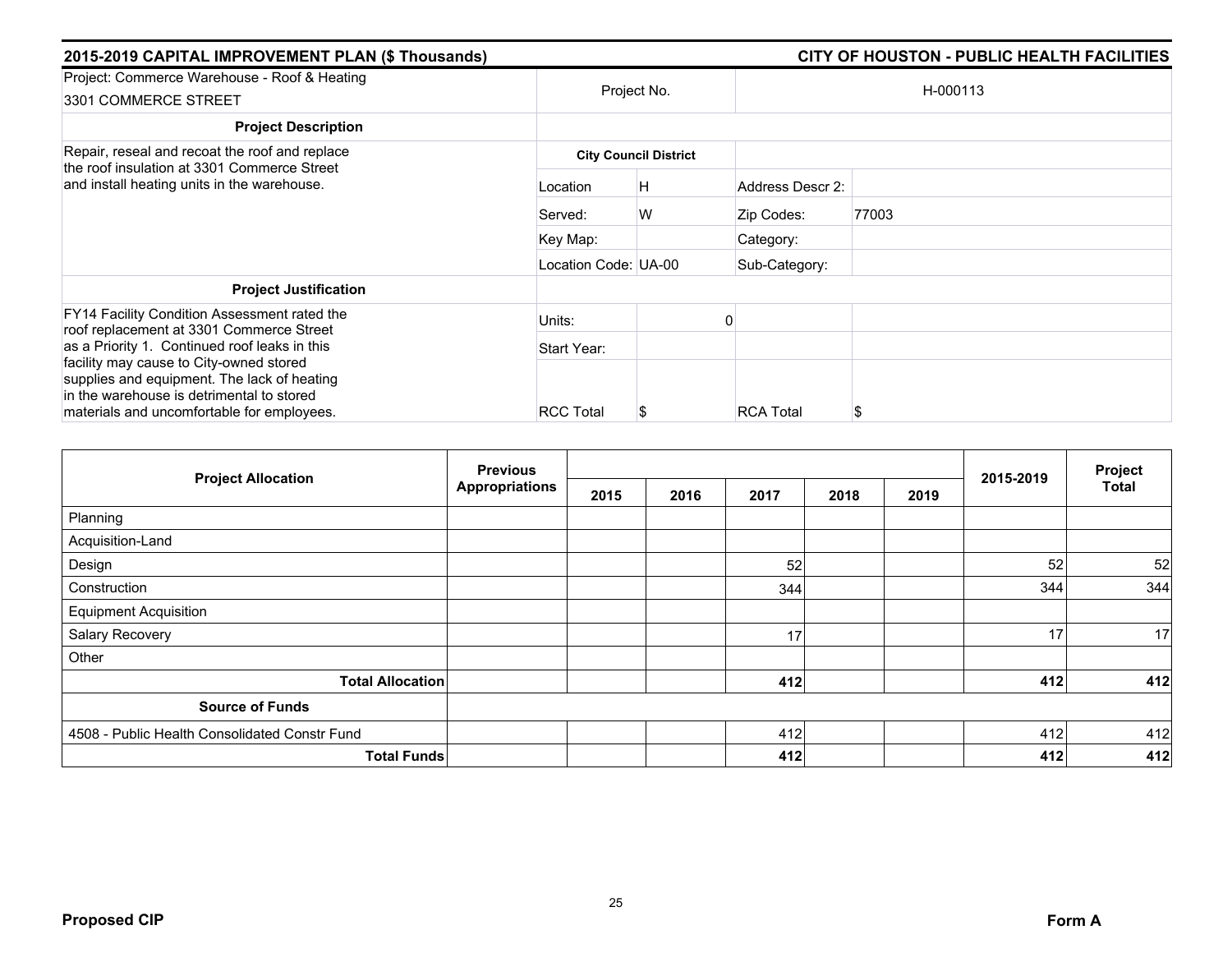| 2015-2019 CAPITAL IMPROVEMENT PLAN (\$ Thousands)                                                                             | CITY OF HOUSTON - PUBLIC HEALTH FACILITIES |                              |                  |       |  |  |  |
|-------------------------------------------------------------------------------------------------------------------------------|--------------------------------------------|------------------------------|------------------|-------|--|--|--|
| Project: La Nueva Casa - Parking Lot Expansion<br>1809 S MAIN                                                                 | Project No.                                |                              | H-000114         |       |  |  |  |
| <b>Project Description</b>                                                                                                    |                                            |                              |                  |       |  |  |  |
| Purchase adjacent land and construct a new 50-space parking lot<br>expansion.                                                 |                                            | <b>City Council District</b> |                  |       |  |  |  |
|                                                                                                                               | Location                                   |                              | Address Descr 2: |       |  |  |  |
|                                                                                                                               | Served:                                    | V                            | Zip Codes:       | 77009 |  |  |  |
|                                                                                                                               | Key Map:                                   |                              | Category:        |       |  |  |  |
|                                                                                                                               | Location Code: UA-00                       |                              | Sub-Category:    |       |  |  |  |
| <b>Project Justification</b>                                                                                                  |                                            |                              |                  |       |  |  |  |
| There are not enough parking spaces at the La Nueva Casa Health<br>Center to accommodate the number of visitors to this site. | Units:                                     |                              |                  |       |  |  |  |
|                                                                                                                               | Start Year:                                |                              |                  |       |  |  |  |
|                                                                                                                               | <b>RCC Total</b>                           | S                            | <b>RCA Total</b> | \$    |  |  |  |

|                                               | <b>Previous</b>       |      |      |      |      |      |           |                         |
|-----------------------------------------------|-----------------------|------|------|------|------|------|-----------|-------------------------|
| <b>Project Allocation</b>                     | <b>Appropriations</b> | 2015 | 2016 | 2017 | 2018 | 2019 | 2015-2019 | Project<br><b>Total</b> |
| Planning                                      |                       |      |      |      |      |      |           |                         |
| Acquisition-Land                              |                       |      |      |      |      | 232  | 232       | 232                     |
| Design                                        |                       |      |      |      |      | 46   | 46        | 46                      |
| Construction                                  |                       |      |      |      |      | 232  | 232       | 232                     |
| <b>Equipment Acquisition</b>                  |                       |      |      |      |      |      |           |                         |
| Salary Recovery                               |                       |      |      |      |      | 23   | 23        | 23                      |
| Other                                         |                       |      |      |      |      |      |           |                         |
| <b>Total Allocation</b>                       |                       |      |      |      |      | 534  | 534       | 534                     |
| <b>Source of Funds</b>                        |                       |      |      |      |      |      |           |                         |
| 4508 - Public Health Consolidated Constr Fund |                       |      |      |      |      |      |           | $\overline{0}$          |
| <b>Future Bond Election</b>                   |                       |      |      |      |      | 534  | 534       | 534                     |
| <b>Total Funds</b>                            |                       |      |      |      |      | 534  | 534       | 534                     |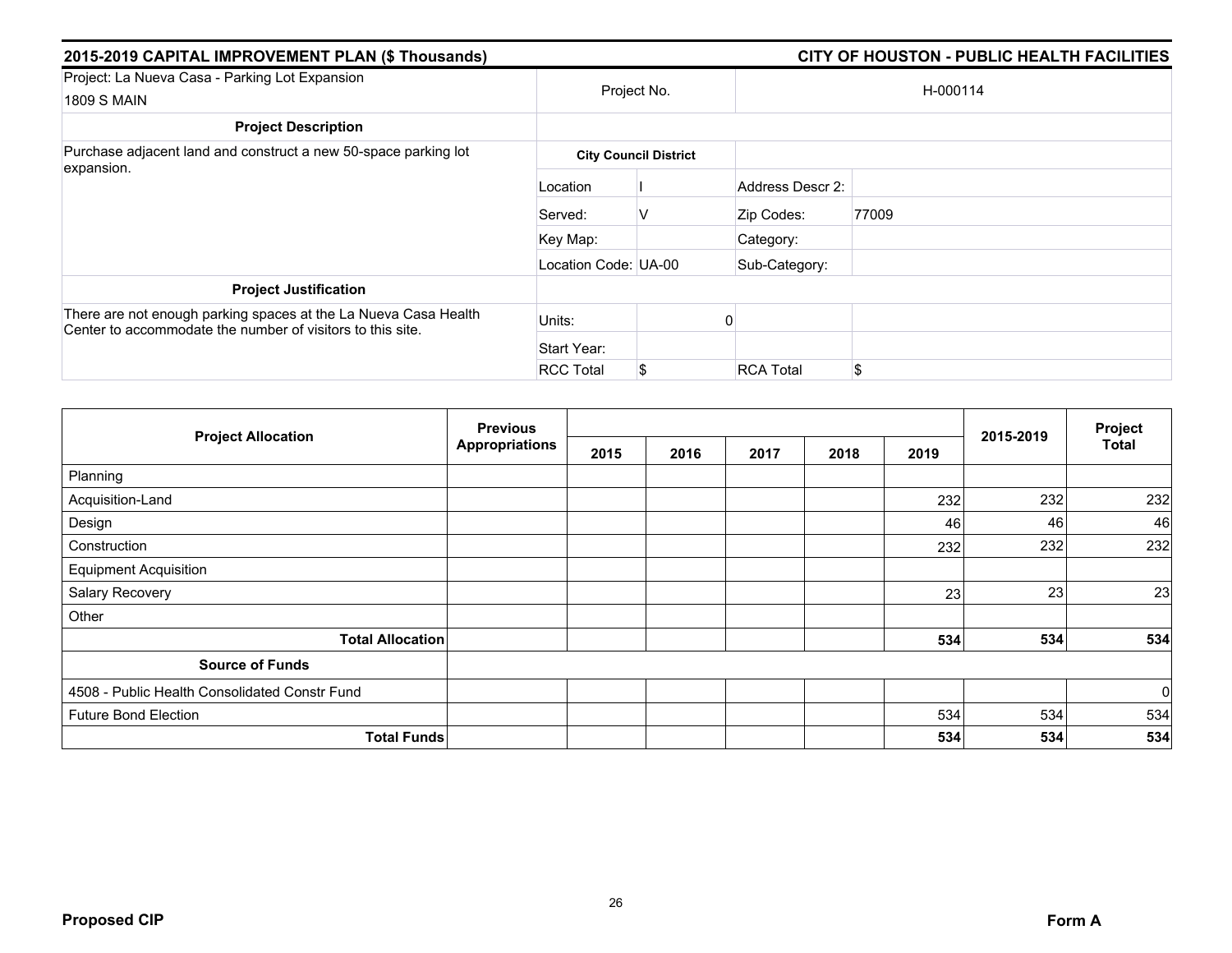| 2015-2019 CAPITAL IMPROVEMENT PLAN (\$ Thousands)                                                                                            |                              | CITY OF HOUSTON - PUBLIC HEALTH FACILITIES |                  |          |  |  |  |
|----------------------------------------------------------------------------------------------------------------------------------------------|------------------------------|--------------------------------------------|------------------|----------|--|--|--|
| Project: Third Ward MSC & HC- Parking Lot /Trail<br>7037 CAPITAL AVENUE                                                                      |                              | Project No.                                |                  | H-000115 |  |  |  |
| <b>Project Description</b>                                                                                                                   |                              |                                            |                  |          |  |  |  |
| Purchase adjacent land and construct a new 45-<br>space parking lot expansion and connection to                                              | <b>City Council District</b> |                                            |                  |          |  |  |  |
| bike trail.                                                                                                                                  | Location                     |                                            | Address Descr 2: |          |  |  |  |
|                                                                                                                                              | Served:                      | v                                          | Zip Codes:       | 77011    |  |  |  |
|                                                                                                                                              | Key Map:                     |                                            | Category:        |          |  |  |  |
|                                                                                                                                              | Location Code: UA-00         |                                            | Sub-Category:    |          |  |  |  |
| <b>Project Justification</b>                                                                                                                 |                              |                                            |                  |          |  |  |  |
| Accommodate the number of visitors to this<br>site. There is currently no means of accessing<br>the nearby bike trail from Third Ward, other | Units:                       |                                            |                  |          |  |  |  |
|                                                                                                                                              | Start Year:                  |                                            |                  |          |  |  |  |
| than riding on the streets.                                                                                                                  | <b>RCC Total</b>             | S                                          | <b>RCA Total</b> | \$       |  |  |  |

|                                               | <b>Previous</b> |      |      | Project |      |      |           |             |
|-----------------------------------------------|-----------------|------|------|---------|------|------|-----------|-------------|
| <b>Project Allocation</b>                     | Appropriations  | 2015 | 2016 | 2017    | 2018 | 2019 | 2015-2019 | Total       |
| Planning                                      |                 |      |      |         |      |      |           |             |
| Acquisition-Land                              |                 |      |      | 185     |      |      | 185       | 185         |
| Design                                        |                 |      |      | 48      |      |      | 48        | 48          |
| Construction                                  |                 |      |      | 292     |      |      | 292       | 292         |
| <b>Equipment Acquisition</b>                  |                 |      |      |         |      |      |           |             |
| Salary Recovery                               |                 |      |      | 24      |      |      | 24        | 24          |
| Other                                         |                 |      |      |         |      |      |           |             |
| <b>Total Allocation</b>                       |                 |      |      | 549     |      |      | 549       | 549         |
| <b>Source of Funds</b>                        |                 |      |      |         |      |      |           |             |
| 4508 - Public Health Consolidated Constr Fund |                 |      |      | 549     |      |      | 549       | 549         |
| <b>Future Bond Election</b>                   |                 |      |      |         |      |      |           | $\mathbf 0$ |
| <b>Total Funds</b>                            |                 |      |      | 549     |      |      | 549       | 549         |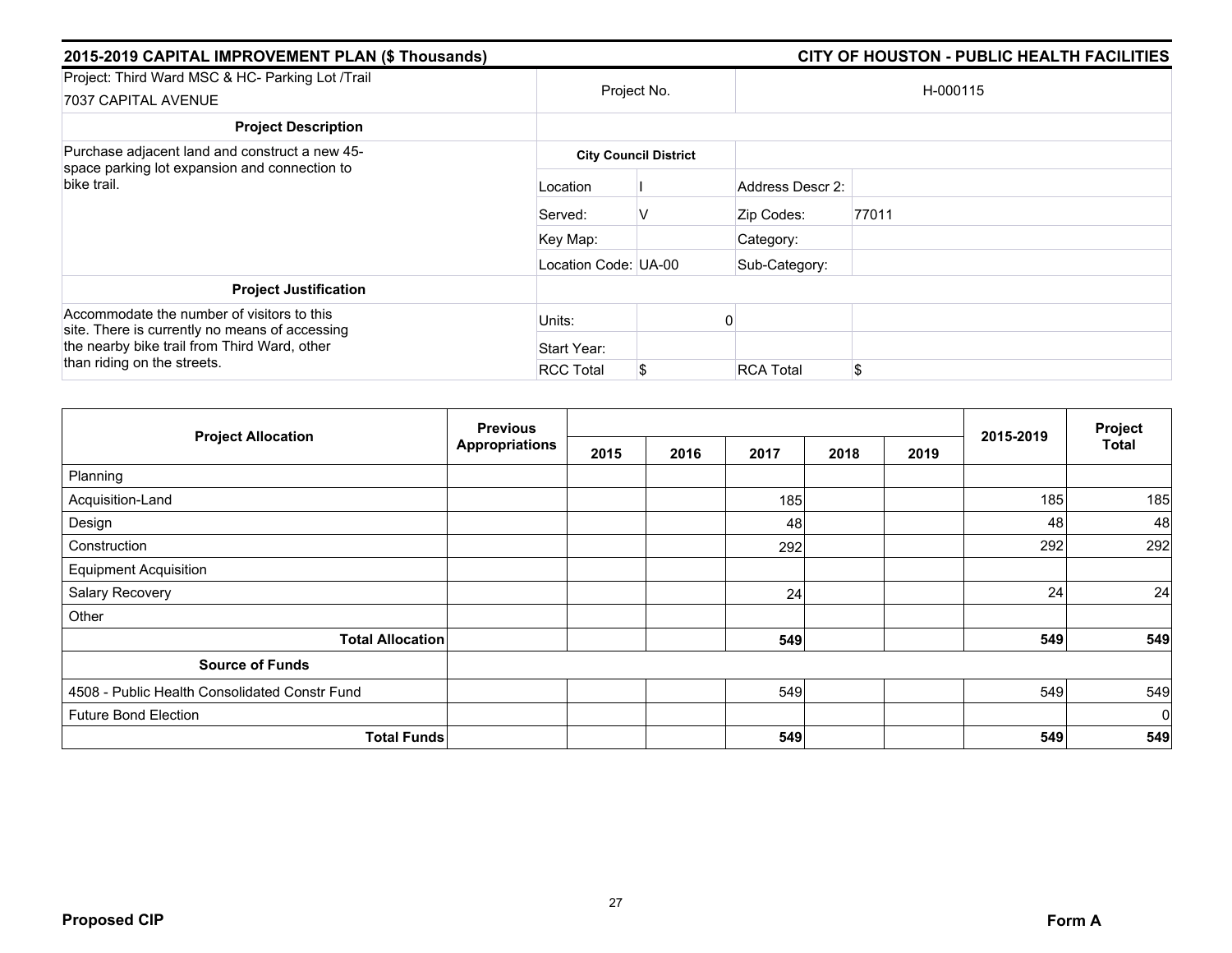| 2015-2019 CAPITAL IMPROVEMENT PLAN (\$ Thousands)                                                                                      |                      |                              |                  | CITY OF HOUSTON - PUBLIC HEALTH FACILITIES |  |  |
|----------------------------------------------------------------------------------------------------------------------------------------|----------------------|------------------------------|------------------|--------------------------------------------|--|--|
| Project: Magnolia MSC & HC- Parking Lot Expansion<br>3611 ENNIS                                                                        | Project No.          |                              |                  | H-000116                                   |  |  |
| <b>Project Description</b>                                                                                                             |                      |                              |                  |                                            |  |  |
| Purchase adjacent land and construct a new 50-space parking lot                                                                        |                      | <b>City Council District</b> |                  |                                            |  |  |
| expansion.                                                                                                                             | Location             |                              | Address Descr 2: |                                            |  |  |
|                                                                                                                                        | Served:              | V                            | Zip Codes:       | 77004                                      |  |  |
|                                                                                                                                        | Key Map:             |                              | Category:        |                                            |  |  |
|                                                                                                                                        | Location Code: UA-00 |                              | Sub-Category:    |                                            |  |  |
| <b>Project Justification</b>                                                                                                           |                      |                              |                  |                                            |  |  |
| There are not enough parking spaces at the Magnolia Multi-Service<br>Center and Health Center to accommodate the number of visitors to | Units:               |                              |                  |                                            |  |  |
| this site.                                                                                                                             | Start Year:          |                              |                  |                                            |  |  |
|                                                                                                                                        | <b>RCC Total</b>     | \$                           | <b>RCA Total</b> | \$.                                        |  |  |

| <b>Project Allocation</b>                     | <b>Previous</b>       |      |      | 2015-2019 | Project |      |     |             |
|-----------------------------------------------|-----------------------|------|------|-----------|---------|------|-----|-------------|
|                                               | <b>Appropriations</b> | 2015 | 2016 | 2017      | 2018    | 2019 |     | Total       |
| Planning                                      |                       |      |      |           |         |      |     |             |
| Acquisition-Land                              |                       |      | 318  |           |         |      | 318 | 318         |
| Design                                        |                       |      | 64   |           |         |      | 64  | 64          |
| Construction                                  |                       |      | 318  |           |         |      | 318 | 318         |
| <b>Equipment Acquisition</b>                  |                       |      |      |           |         |      |     |             |
| Salary Recovery                               |                       |      | 32   |           |         |      | 32  | 32          |
| Other                                         |                       |      |      |           |         |      |     |             |
| <b>Total Allocation</b>                       |                       |      | 731  |           |         |      | 731 | 731         |
| <b>Source of Funds</b>                        |                       |      |      |           |         |      |     |             |
| 4508 - Public Health Consolidated Constr Fund |                       |      | 731  |           |         |      | 731 | 731         |
| <b>Future Bond Election</b>                   |                       |      |      |           |         |      |     | $\mathbf 0$ |
| <b>Total Funds</b>                            |                       |      | 731  |           |         |      | 731 | 731         |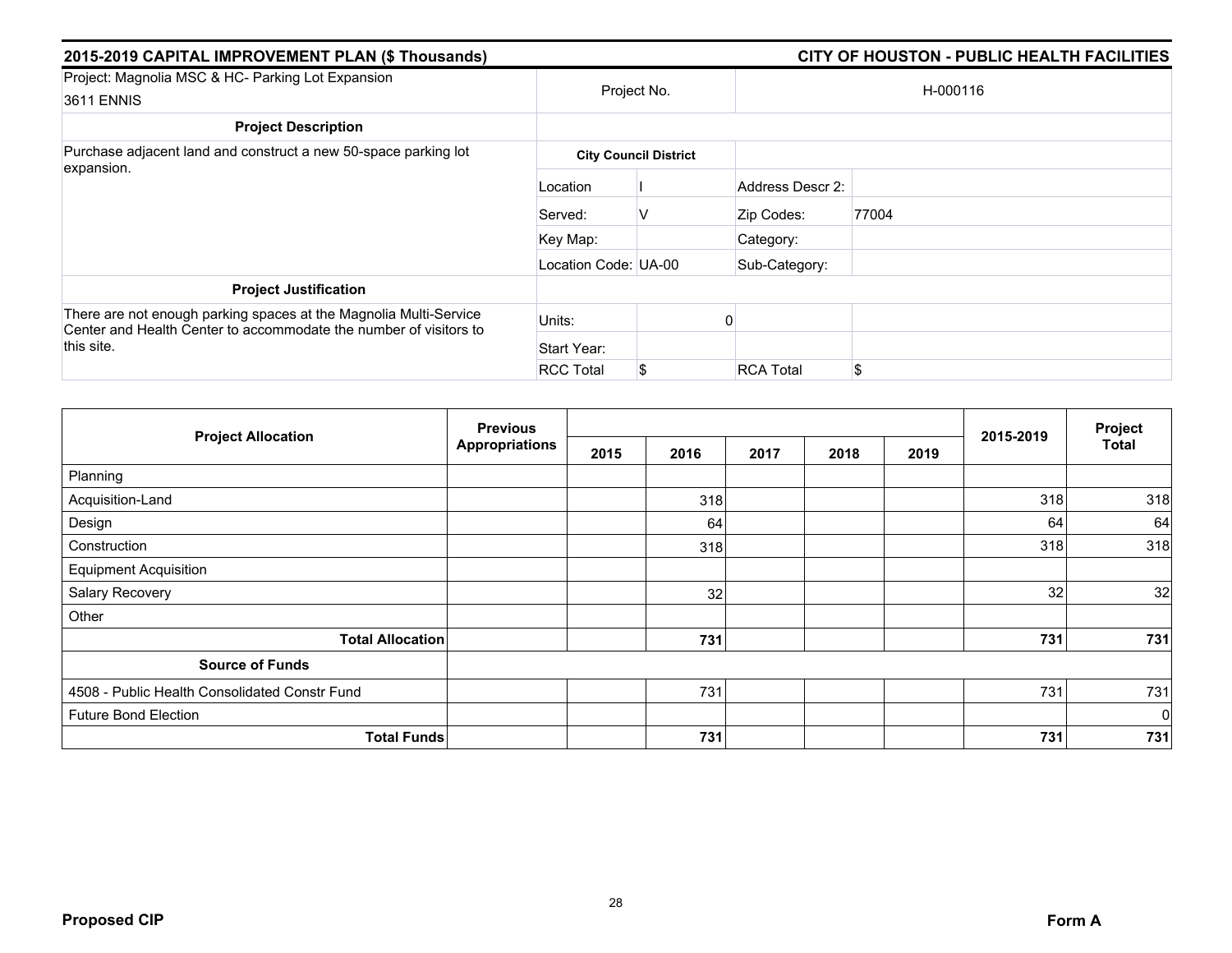| 2015-2019 CAPITAL IMPROVEMENT PLAN (\$ Thousands)                                     |                      |                              |                  | CITY OF HOUSTON - PUBLIC HEALTH FACILITIES |  |
|---------------------------------------------------------------------------------------|----------------------|------------------------------|------------------|--------------------------------------------|--|
| Project: Commerce Warehouse Expansion                                                 | Project No.          |                              | H-000117         |                                            |  |
| 3301 COMMERCE STREET                                                                  |                      |                              |                  |                                            |  |
| <b>Project Description</b>                                                            |                      |                              |                  |                                            |  |
| Construct new 2,500 SF warehouse building<br>with mezzanine level at 3301 Commerce St |                      | <b>City Council District</b> |                  |                                            |  |
| warehouse. New building to be heated and                                              | Location             | H                            | Address Descr 2: |                                            |  |
| ventilated with loading docks and containing<br>one unisex restroom. There is room to | Served:              | W                            | Zip Codes:       | 77003                                      |  |
| construct this addition on the parking lot of<br>the                                  | Key Map:             |                              | Category:        |                                            |  |
| Commerce Street warehouse facility.                                                   | Location Code: UA-00 |                              | Sub-Category:    |                                            |  |
| <b>Project Justification</b>                                                          |                      |                              |                  |                                            |  |
| This project request is dependent on<br>whether                                       | Units:               |                              |                  |                                            |  |
| a decision is made to construction a new                                              | Start Year:          |                              |                  |                                            |  |
| HDHHS Headquarters building on the<br>location where HDHHS is currently storing a     |                      |                              |                  |                                            |  |
| large volume of equipment and supplies. If                                            |                      |                              |                  |                                            |  |
| the new HDHHS Headquarters building is<br>constructed at 1115 S Braeswood, this will  |                      |                              |                  |                                            |  |
| eliminate the facility where a large volume of                                        |                      |                              |                  |                                            |  |
| Depa                                                                                  | <b>RCC Total</b>     | ж                            | <b>RCA Total</b> | S                                          |  |

|                                               | <b>Previous</b>       |      |      |      |              |           | Project<br><b>Total</b> |     |
|-----------------------------------------------|-----------------------|------|------|------|--------------|-----------|-------------------------|-----|
| <b>Project Allocation</b>                     | <b>Appropriations</b> | 2015 | 2016 | 2017 | 2018<br>2019 | 2015-2019 |                         |     |
| Planning                                      |                       |      |      |      |              |           |                         |     |
| Acquisition-Land                              |                       |      |      |      |              |           |                         |     |
| Design                                        |                       |      |      | 58   |              |           | 58                      | 58  |
| Construction                                  |                       |      |      |      | 583          |           | 583                     | 583 |
| <b>Equipment Acquisition</b>                  |                       |      |      |      |              |           |                         |     |
| Salary Recovery                               |                       |      |      | 10   | 19           |           | 29                      | 29  |
| Other                                         |                       |      |      |      | 12           |           | 12 <sub>1</sub>         | 12  |
| <b>Total Allocation</b>                       |                       |      |      | 68   | 614          |           | 682                     | 682 |
| <b>Source of Funds</b>                        |                       |      |      |      |              |           |                         |     |
| 4508 - Public Health Consolidated Constr Fund |                       |      |      | 68   |              |           | 68                      | 68  |
| <b>Future Bond Election</b>                   |                       |      |      |      | 614          |           | 614                     | 614 |
| <b>Total Funds</b>                            |                       |      |      | 68   | 614          |           | 682                     | 682 |